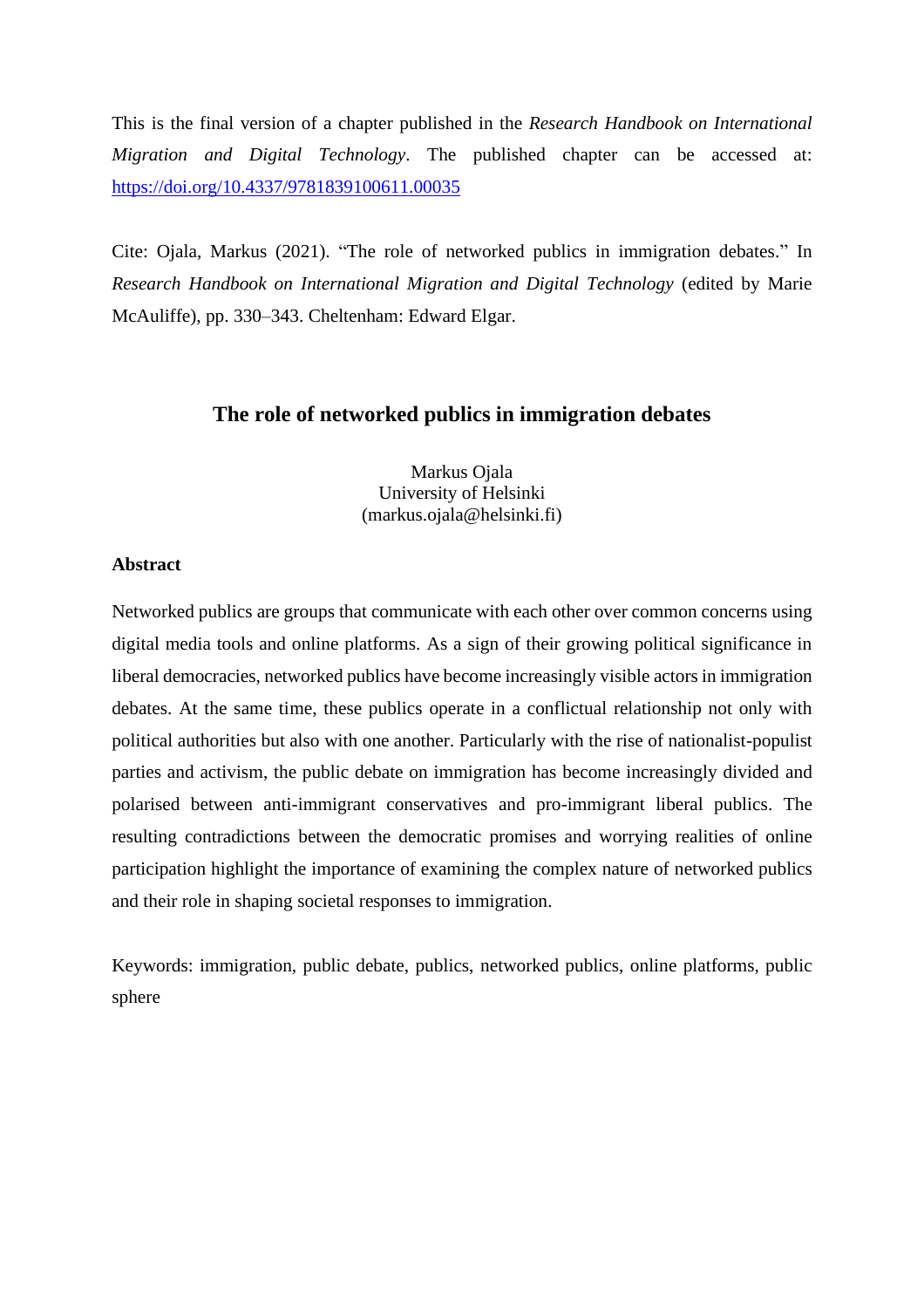### **INTRODUCTION**

The academic interest towards the impact of network technologies on the public debate has grown substantially over the past decade as digital networks and social media platforms have become increasingly central for how news and information is produced, consumed and shared. As with other phenomena involving technology, there are both optimistic expectations and sceptical warnings concerning the effects of online media. On one hand, the digitalisation of communication enhances the opportunities for public participation in democratic processes. Through online platforms, people have new means to come together and influence the generation of public agendas both locally and nationally, and even across national boundaries. On the other, recent controversies across the world have demonstrated that digital networks can be used as efficient tools for spreading disinformation and mobilizing hate, for example, against minorities.

This chapter focuses on the formation of 'networked publics' around the issue of immigration and the ways in which digital technologies are being used to shape public debates over immigration. Networked publics consist of groups discussing common concerns using digital media and online platforms. Scholarship has not only explored the nature of online communication but also sought to understand the ways in which networked publics can intervene in political processes and the generation of the public agenda. It appears that in recent years, networked publics have become increasingly visible and influential players also in immigration policy. The tension between the democratic promises and worrying realities of online communication highlights the importance of examining the complex nature of networked publics and their role in shaping societal responses to the major trends of the twentyfirst century, including immigration.

The first two sections of this chapter introduce the public and 'networked' public as theoretical concepts and research topics. Having established these conceptual grounds, the chapter turns to immigration as a public issue. The third section discusses why immigration has turned into a highly charged topic in many liberal democracies over the past two decades. The fourth section examines the roles of networked publics in contemporary immigration debates. It should be noted at the outset that the focus will be on the national public debates of countries of net *immigration* that reside mostly in the global north. The broader migration debates, whether in the countries that experience extensive emigration or at international forums, remain beyond the scope of this chapter.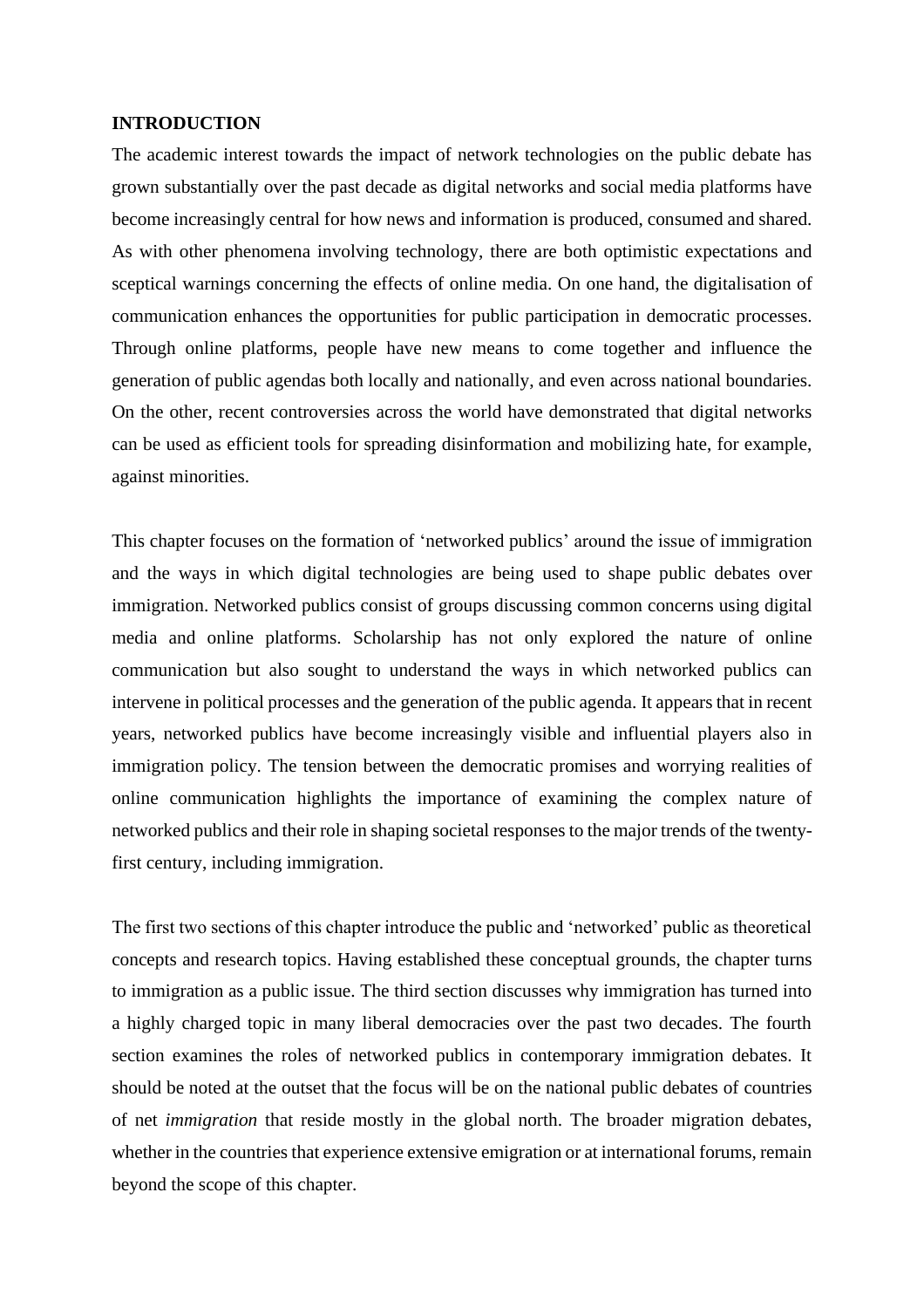#### **PUBLICS, ISSUES AND CONFLICTS**

As a term, the public has always been difficult to pin down and it continues to carry multiple meanings (Price 1992; Warner 2002). In contemporary research on political communication, we can roughly distinguish between two approaches. One of them, typically related to media and cultural studies traditions, derives its perception of the public from the notion of (media) audience (Varnelis 2008; boyd 2011): the public consists of those who read, watch and listen to media contents and are thus addressees of communication. The term public is used here to emphasise that rather than being passive receivers, audiences actively interpret and remake the messages and further distribute them in their own communities and networks. In today's digital media environment, people shape the circulation of political communication, alternating between the roles of the receiver and the disseminator of opinions and information (Castells 2009).

The second approach builds on the liberal tradition of democratic theory and associates the public with civic practices (e.g., Habermas 1996; Dahlgren 2005). This tradition views the public as a loosely defined and unorganised aggregation of citizens who engage in argumentation over common affairs, critically scrutinizing the conduct of state authorities, denouncing abuses of power and establishing collective views on the pressing matters of the day. It holds that citizens form a public when they participate in various kinds of civic activities and discuss current affairs in public spaces. The term public is thus used in a manner that somewhat diverges from the former perspective, which equates the public with audiences or the people as such. Against this all-encompassing notion, the liberal-democratic tradition stresses that people as users and consumers of media are not members of any public by default. They only become such members through active participation in the public debate.

At the heart of the liberal-democratic notion of the public is an idea of democracy as a set of cultural practices through which people participate in the public debate and the political system becomes responsive to people's concerns. In other words, this perspective emphasises that the operation of democracy entails not only that the public expresses its consent to government legislation, ultimately granting legitimacy to the political system as a whole, but that the public also participates in political processes, actively informing decision-making institutions about its preferences. In its civic activities, the public embodies, reproduces and strengthens a democratic culture (O'Mahony 2013). Accordingly, when analysing various forms of political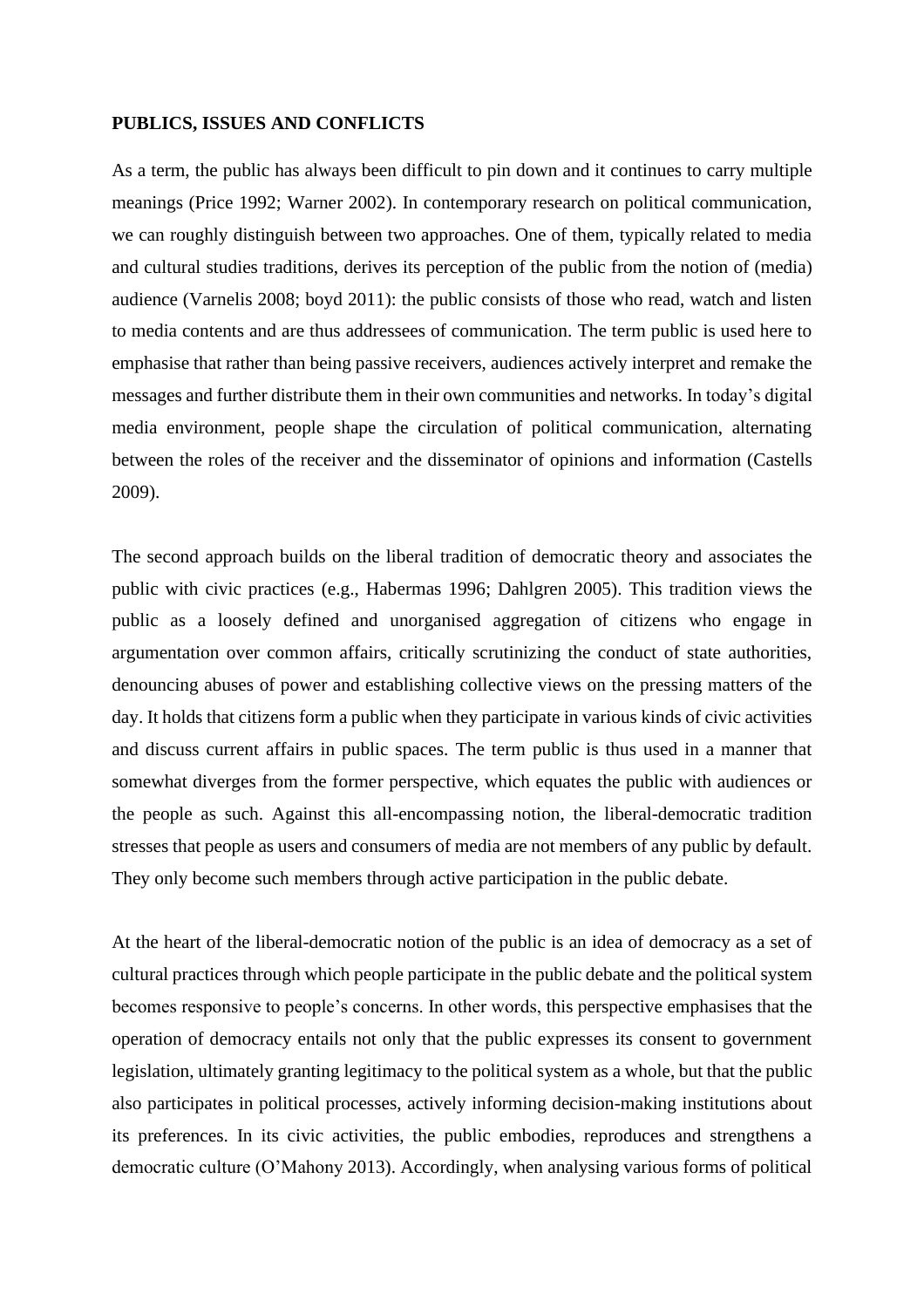communication, this perspective focuses on the democratic qualities of public participation and its impacts on political decision-making. This is also why the notion of the citizen is central when talking about publics. It is mainly on the merit of being citizens with the corresponding rights and duties that people can participate in democratic processes. This obviously does not deny the possibility that non-citizens and even non-human agents such as online bots can, at times, have a notable impact on public debates.

Contemporary public spheres are commonly understood to be fragmented and differentiated, comprising a multitude of 'publics' that are overlapping and without fixed social and temporal boundaries (Habermas 1996; Friedland et al. 2006). Thematic publics form around specific issues that their participants perceive important enough to merit discussion. They are matters which cannot be dealt with privately and call for collective responses. Indeed, issues and publics cannot be separated; we would hardly recognise any shared problems in society unless there was a public, an aggregation of people engaged in discussing and promoting a given issue as a matter of collective discretion. Publics aim to bring the issue to the attention of decisionmakers, forcing them to respond. Insofar as they are successful, the decision-makers themselves are drawn into the public.

Many critical scholars of the public sphere emphasise that, in addition to being divided, contemporary public spheres are highly conflictual. Different publics and 'counterpublics'―referring to publics formed by subordinated groups, representing marginalised views and positioning themselves in confrontation with dominant groups―regularly clash with each other in ideological and political contestation over the definition of public problems (Fraser 1992; Warner 2002; Fenton 2016). Publics also define themselves in relation to their political and ideological opponents. Instead of speaking about 'issues', the critical perspective thus emphasises the importance of conflicts in mobilizing people and provoking them to public action.

As a result, the communication of publics has both internal and external dimensions. Internally, it constructs the sense of 'us versus them', that is, collective identity and a sense of shared interests. Externally, the public aims to communicate to those who do not (yet) belong to it, including decision-making authorities, adversarial groups and the general audience. In contemporary heavily mediated societies, the public agenda of which is shaped in the interplay between major news media organizations and social media platforms, a public can bring an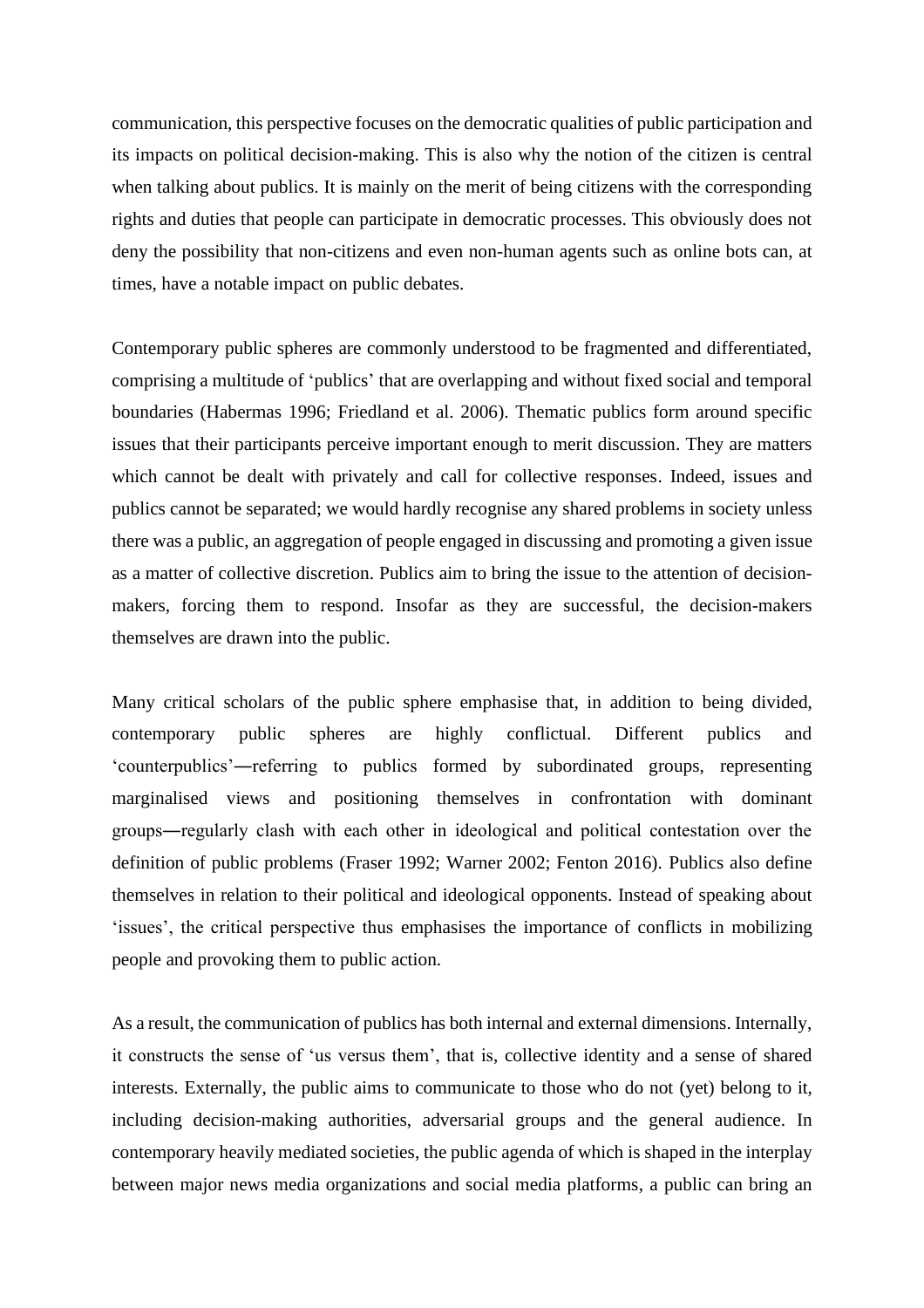issue into the awareness of large numbers of people only when it is influential enough to penetrate through the gatekeeping of professional media organizations or can successfully harness the social media's operational logic.

# **NETWORKED PUBLICS AND POLITICAL CONTESTATION**

The great curiosity—and concern—of late over the impact of digital information and communication technologies on various aspects of social life have also been reflected in studies of the public sphere, paving the way for analyses of how digital networks shape the dynamics of public debate (e.g., Castells 2009; Chadwick 2013; Fenton 2016; Iosifidis and Wheeler 2016). While the notion of the 'networked public' is not always explicitly present in this literature, one of the main issues addressed is how digital networks alter the public operation of actors and the formation of publicly acting collectives. This is exactly what the term 'networked public' aims to capture when exploring the impact of information and communication technologies on democratic politics and the public sphere. However, when talking about the networked *public* in this context, we should keep in mind that the notion carries certain liberal-democratic undertones as discussed in the previous section. That means it should be understood as having a different meaning than related terms such as online users, 'networked individuals' (Castells 2009) or online communication in general.

The notion of networked publics implies not only that publics increasingly take shape and act in and through digital networks but also that these communication technologies affect the nature and operation of publics in various ways (Varnelis 2008; boyd 2011). The generation of publics and their activities―exchanging views, organizing and participating in public events, bringing in new members, reaching out to other people, and so on―is greatly enhanced by the availability of digital tools, which make it is easy to record, archive, replicate and spread messages. Network technologies facilitate communication that is less bounded by geography and more inclusive of diverse views, more dialogical and less hierarchical in nature (Papacharissi 2004). However, while the digital platforms and associated technologies provide certain structural affordances and limitations, they (alone) do not determine the democratic quality of societal discussion, which ultimately depends on intentional action, values, interests and political purposes.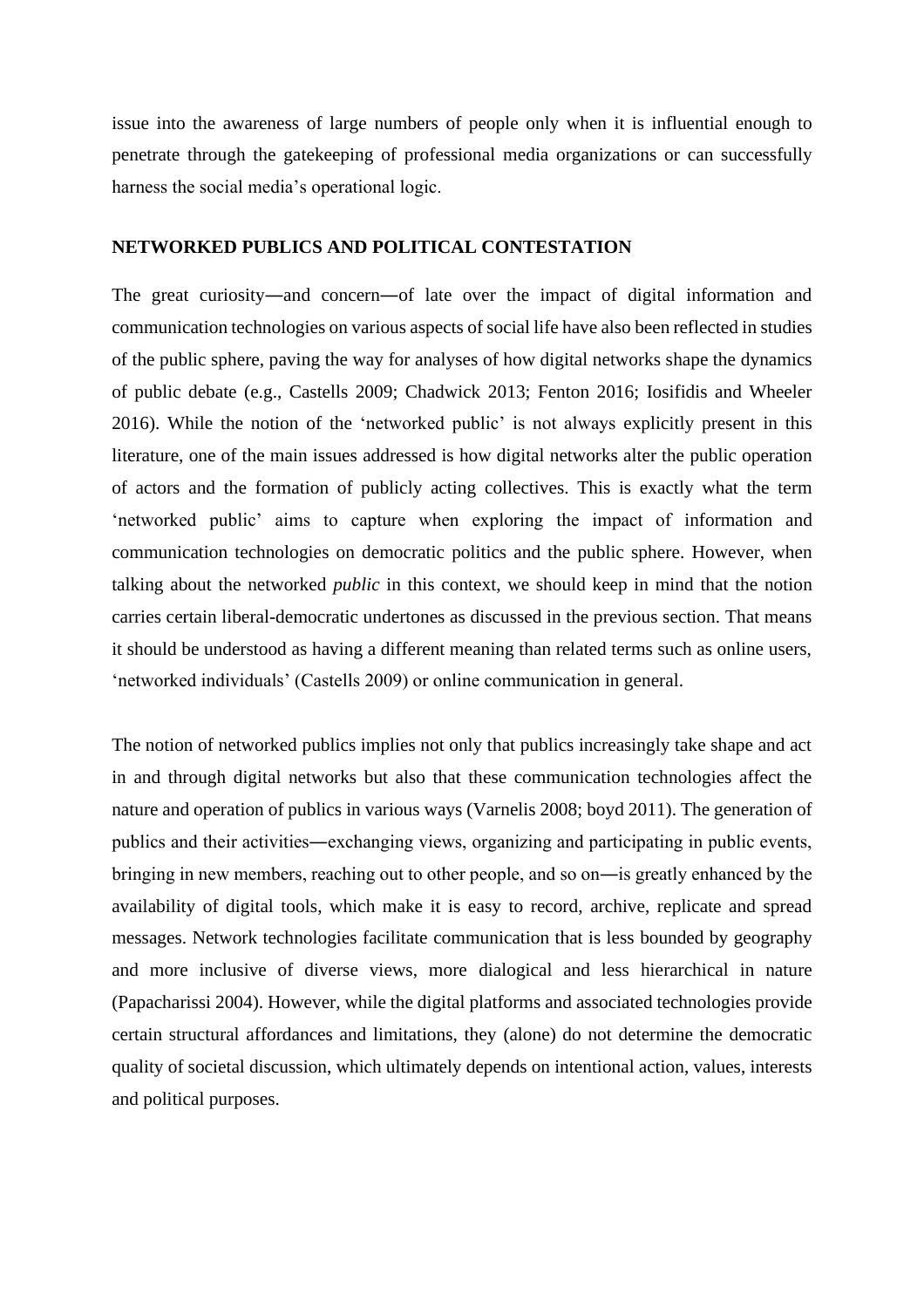The participation in networked publics tends to be highly individualistic; they are formed by 'connected individuals' (Maireder and Schwarzenegger 2012) for whom it is easy to engage and disengage from the conversation. Being unorganised and largely spontaneous formations, networked publics lack clear leaders and authorities. The research of online participation often highlights the nature of networked publics as spaces for affective expression, the construction of identities and the formulation of common lines of action (e.g., boyd 2011; Papacharissi 2015).

While most of online activities are oriented to diversion, entertainment and social networking, they always contain the possibility of becoming political (Dahlgren 2005; Fenton 2016; Roslyng and Blaagaard 2018). Any interaction among groups can develop into a formulation of public problems that require societal and political responses. When becoming political, networked publics often draw in various types of actors, including civil society representatives, politicians, journalists, celebrities and experts (Wang and Chu 2019). The news media has an important role in the creation of networked publics who use professional journalism about current affairs as a fuel for discussion (Maireder and Schlögl 2014).

Despite the new capacities for transnational communication brought about by digital technologies, networked publics continue to be bounded by political systems as well as by language. Publics strive for political and cultural influence―that is, to shape the ways people live together—and that tends to lead them to orient towards the nation-state and its institutions. Accordingly, national public spheres form the principal field of operation for networked publics, and participation in the public debate typically requires the use of the official or dominant language. This is not to deny that many of today's central political issues, including climate change, immigration and digital surveillance, generate international discourses and forms of publicity. Similarly, some of the major recent protest movements and popular uprisings, including the Arab Spring, the Occupy movement and anti-austerity protests in Europe, were notable for their use of digital networks to mobilise publics across borders (Castells 2015; Papacharissi 2015; Iosifidis and Wheeler 2016). But even in those cases, most of the public mobilisation focused on effecting political change at the national level―with the partial exception of the anti-austerity movement that also targeted European Union institutions.

In online domains, people typically seek spaces where they can exchange ideas with people who share their attitudes, views and interests. As a result, networked publics often comprise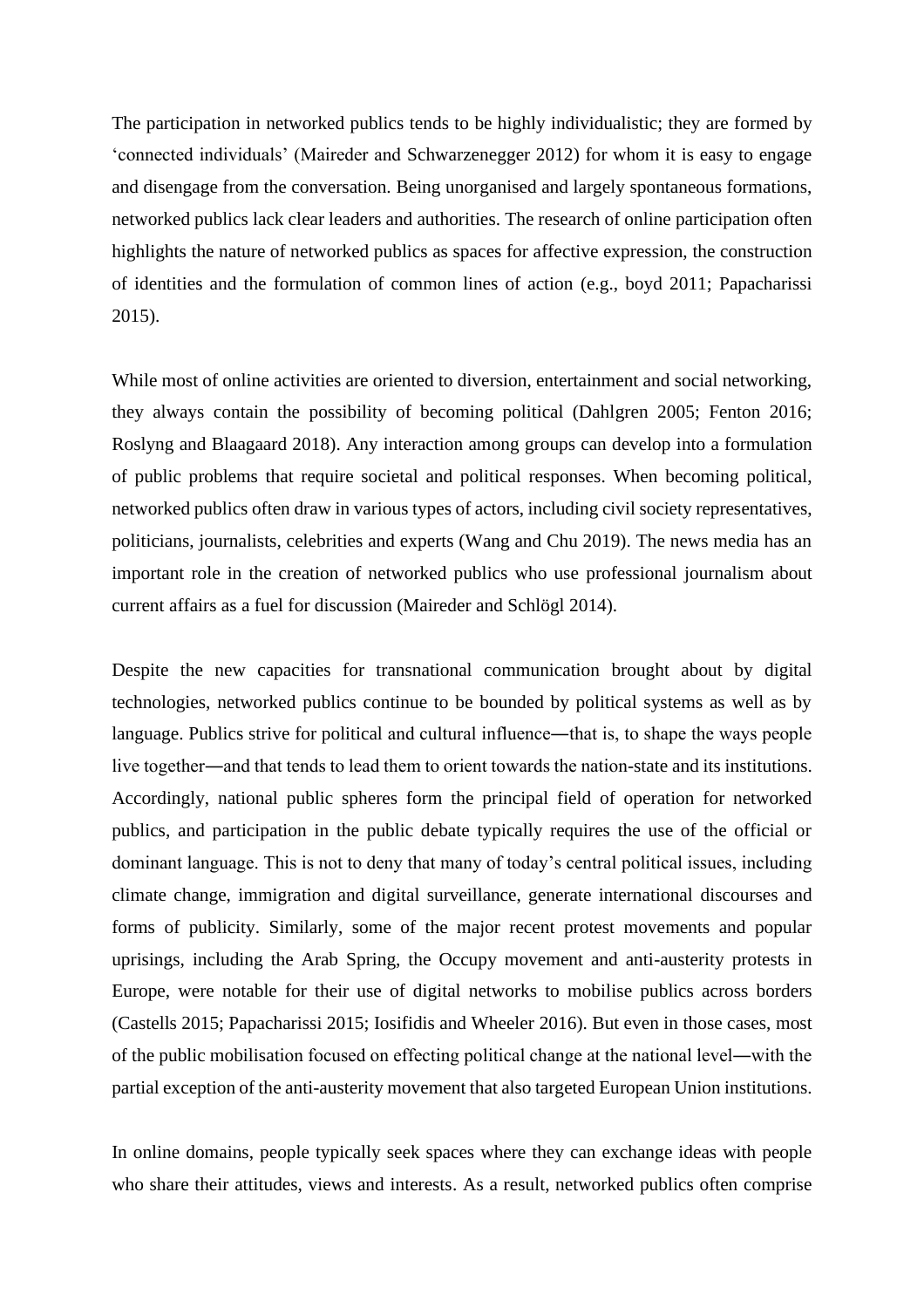primarily like-minded people. They tend to engage in advocacy rather than critical and selfreflective discussion, and their modes of operation resemble those of social movements or activists (Dahlgren 2005; Bennett and Segerberg 2013). Minorities, too, establish their own counterpublics with the help of digital networks (Renninger 2015; Kuo 2018). In this way, the Internet further drives the fragmentation of the public sphere, leading to the diversification of political identities. Different views do not necessarily meet, at least not in a mutually respectful manner, divides between groups deepen and the public debate becomes increasingly conflictual (Sunstein 2017; Dutton 2018).

# **THE POLITICAL INFLUENCE OF NETWORKED PUBLICS**

Networked publics are often understood to mark citizens' increased salience and influence in the public sphere. Yet it is less than clear what this salience means in terms of the political debate more generally and how it influences political processes. One of the perceived impacts is the capacity of networked publics to shape the public agenda by bringing in underrepresented viewpoints. The news media, which have been traditionally oriented to institutional and elite sources, nowadays regularly tap into online conversations for new stories and reactions, enabling publics to bring their concerns into the broader public view (Chadwick 2013; Maireder and Schlögl 2014). In this reading, networked publics constitute an influential new actor in a media environment characterised by the interplay of online publics and professional news organizations.

A somewhat bolder argument is to see networked publics having a direct impact on political decision-making and government. According to this view, the new communication technologies enable people to increasingly monitor the conduct of powerful institutions and individual decision-makers, expose their wrongdoings, mobilise criticism against them and demand direct responses from them (Dutton 2009; Keane 2009). When managing to disrupt the public agenda, typically through scandals and other controversies, these activities can have significant outcomes, prompting authorities not only to publicly justify their decisions but to reassess their conduct whether in fear of losing public legitimacy or because feeling morally compelled to do so (Bovens 2007; Moore 2014).

Generally speaking, networked publics seem to have strengthened the importance of *publicity* in the everyday politics and government. When making decisions and communicating them,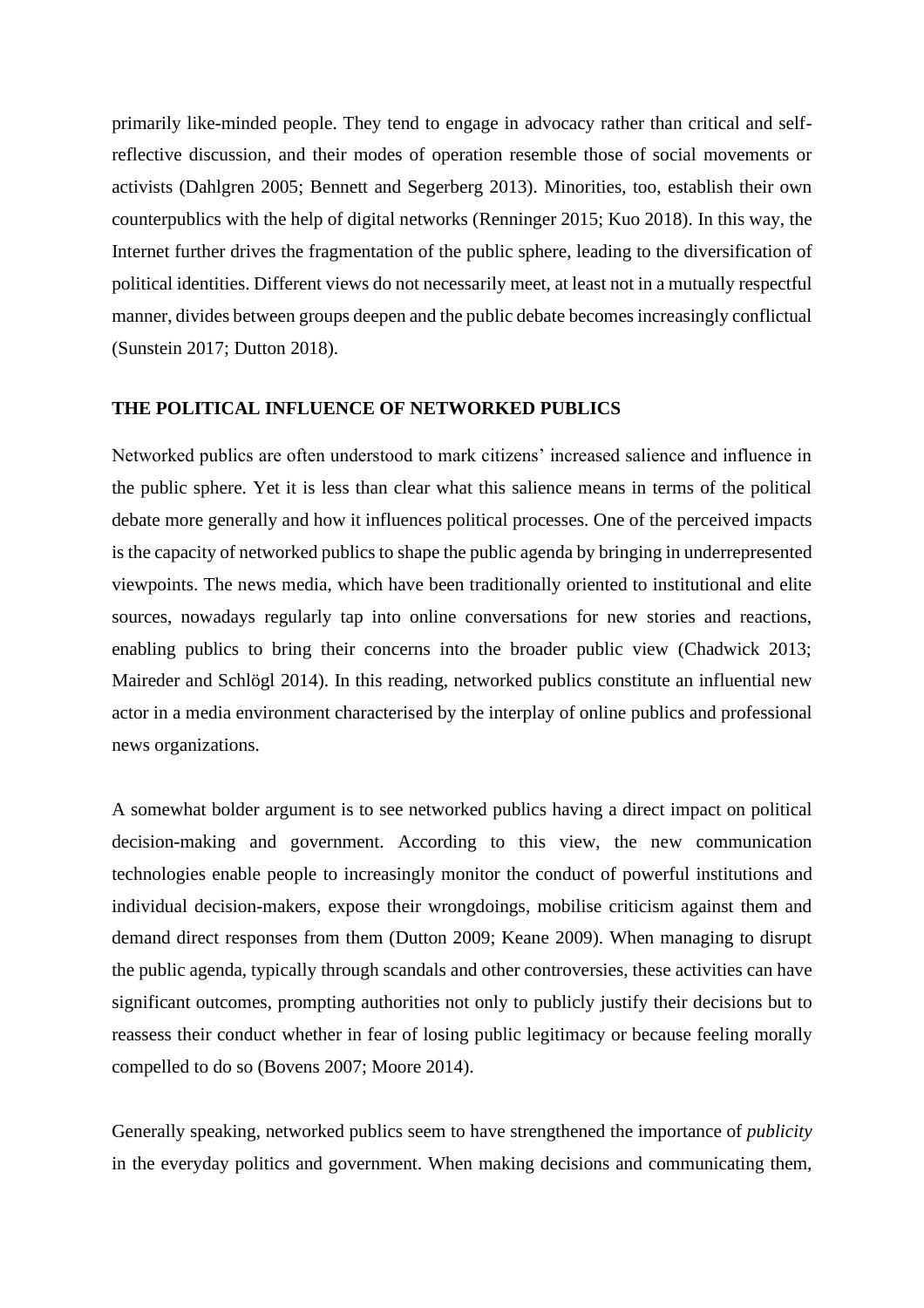policymakers and officials must increasingly take into account the potential reactions of networked publics and plan ahead the public representation of policies (Louw 2010). However, the rise of networked publics does not signal a decisive shift of political power from established elites to citizens. In online spaces, attention is a scarce resource and political influence continues to be exerted by the few, not the many (Hindman 2008). Because of their large follower bases, elite opinion leaders are in a privileged position to get people involved in an issue, mobilise publics and direct their attention to new developments (boyd 2011).

Politicians, corporations and organised civil society actors have quickly learned to see new media technologies as tools that they can use to exert their power and influence in the public arena (Castells 2009; Chadwick 2013). They aim to harness the power of networked publics to achieve their strategic purposes. Moreover, most of today's popular online spaces for political communication are controlled by transnational corporations and engineered for profit creation (Allmer 2013). Established interests and profit-seeking motives thus continue to have a major impact on the public agenda even in online environments, shaping the formation and evolution of networked publics as well as their broader political impact.

We must also bear in mind that the public agenda is highly volatile and tends to be focused only on a few issues at a time. Therefore, the rising importance of publicity in policymaking should not be interpreted as a general tendency. Even as the role of the public debate in daily politics grows in some policy areas, most of the policymaking and administration continues to be carried out outside the glare of publicity. In recent decades, issues related to immigration have frequently become subject to public controversies, potentially contributing to the impact of networked publics on immigration policy.

### **IMMIGRATION AS A PUBLIC ISSUE**

As discussed previously, the contemporary public spheres of liberal democracies tend to be divided into contesting and mutually hostile publics. Immigration is one of the most central issues that both mobilises publics and brings them into a conflictual relationship with one another. While the social media is often accused of creating such a hostile public environment around immigration, it results from much more fundamental transformations in western societies and the global political economy (Žižek 2017). The number of people forced to migrate either due to violent conflicts or the destruction of livelihoods has risen dramatically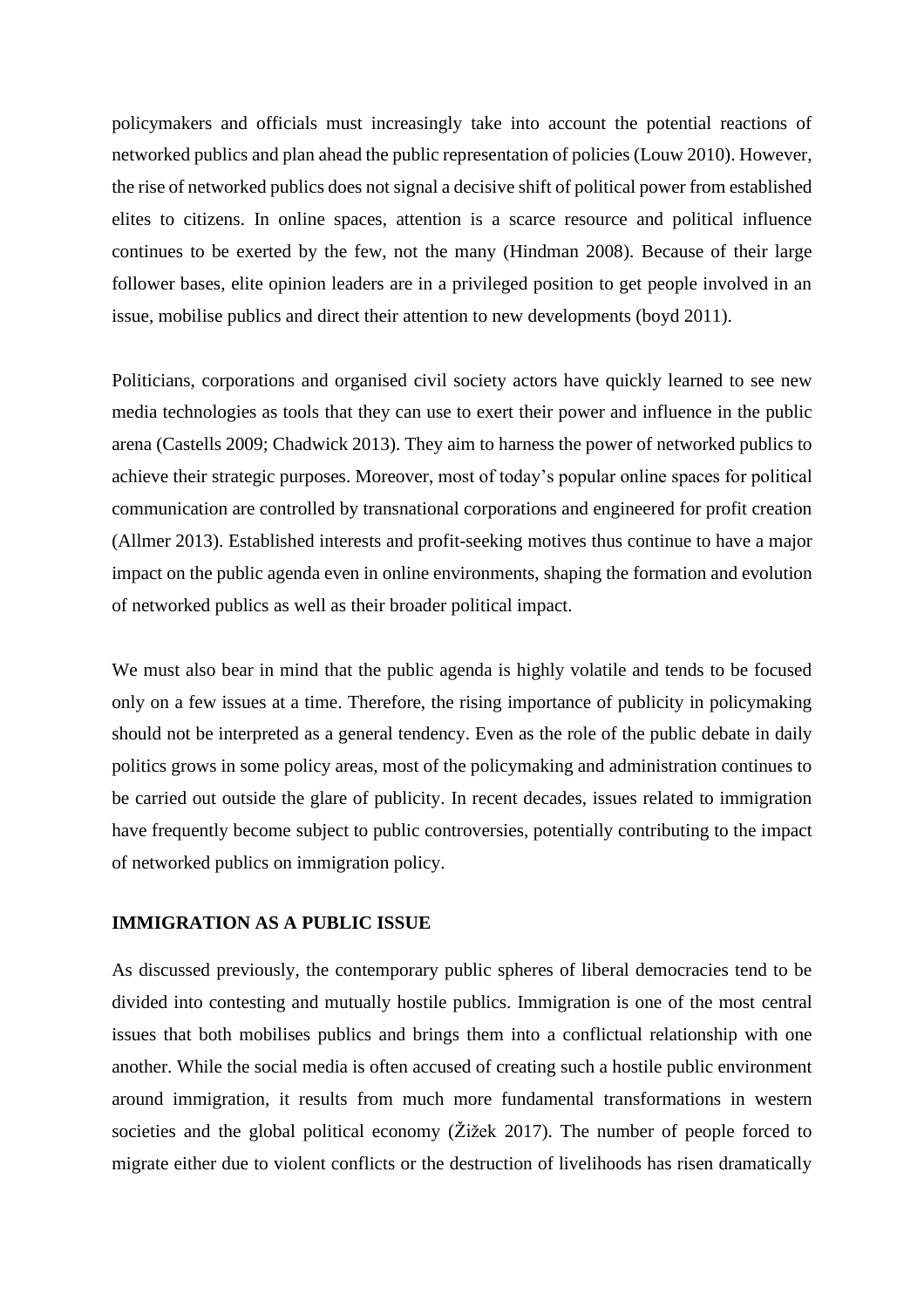at a time when societies in the global north have suffered from economic crises, unemployment, precarisation, rising inequality and disinvestment in public services.

These developments can only be understood against the backdrop of newly emergent political and ideological cleavages in liberal democracies (Crouch 2011; Mouffe 2013). In the 1990s, the traditional confrontation between the social-liberal left and the market-liberal right was undermined by economic globalisation and the demise of socialism. The neoliberal consensus over market-led globalisation narrowed the political divergence of established parties, emptying the public debate over economic policy of any real alternatives and diminishing the capacity of the dominant political forces to mobilise publics. Concurrently, political conflicts began to move to the terrain of culture, lifestyle and social group relations. That gave a new lease of life to socially conservative groups whose approach to economic and social policies were often ambiguous but who articulated their political project in terms of defending the nation and national sovereignty, protecting traditional professions and ways of life—and restricting immigration (Eatwell and Goodwin 2018). In recent years, the national-conservative populist parties have been able to attract a sizable support base and make themselves visible in public debates in many if not most of the western countries. In doing so, they have presented immigration and the related issues of national values and lifestyles as the definitive questions for citizens to mobilise around publicly and politically.

This brief sketch may help explain why immigration has become a national question that recurrently shapes the agenda of parliaments and mainstream news media in many western countries. As such, immigration is a complex and multifaceted topic that includes a wide variety of issues (Gans et al. 2012; Swain 2018). Politicians, advocacy groups and citizens argue not only over such political and administrative considerations as naturalisation processes and immigrants' rights, but also over the costs of immigration to taxpayers, the impact of unskilled immigrants on the labour markets and other economic issues. Moreover, various social and cultural issues, including the social and cultural integration of immigrants to host societies, as well as multiculturalism and racism are often hotly debated themes related to immigration.

As the range of these issues of contestation suggests, publics tend to be highly divided on immigration-related matters. Indeed, even though immigration is often negatively portrayed and covered in mainstream news media (Allen and Blinder 2013; Georgiou and Zaborowski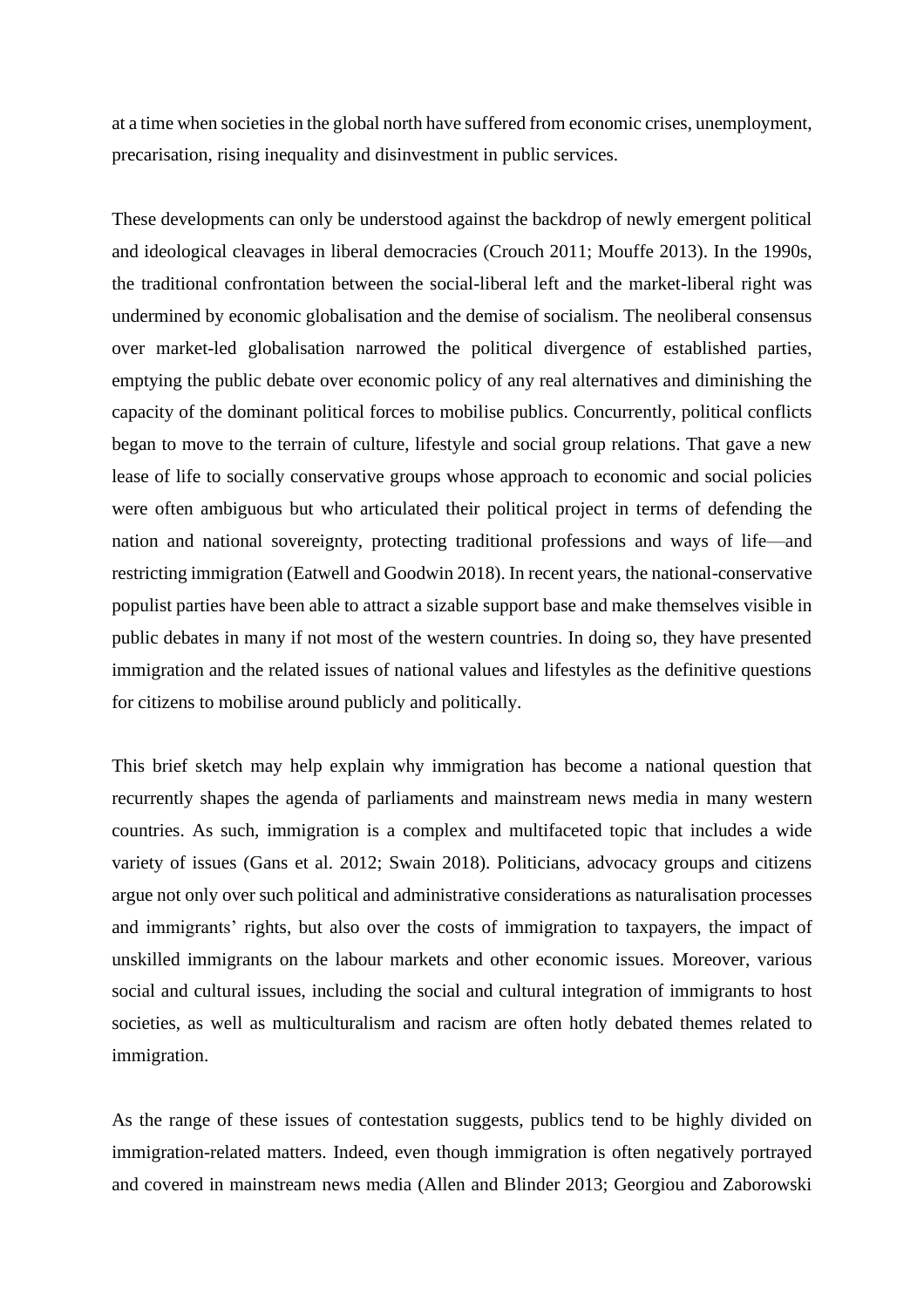2016), studies on public opinion indicate that people's perceptions are rather complex and divided on immigration (Freeman et al. 2013; Gilligan 2015). Perceptions alter depending on which group of immigrants the person is thinking about, and on the particular detail of immigration policy. Moreover, rather than questioning immigration itself, people may often have negative views of immigration policy or the way immigration is handled by the government. The political contestation over the framing of individual issues between those favouring liberal immigration policies and those striving for new restrictions on immigration is often key in swaying the public opinion (Sen and Mamdouh 2008).

Immigration is a transnational phenomenon by definition and as such an issue one might expect to be primarily discussed in various kinds of 'transnational public spheres' (Fraser 2007). Yet even within supranational polities such as the European Union, it has proven to be practically impossible to mobilise cross-border debates over immigration outside the very limited public spaces involving governments, international bureaucrats, experts and civil society organizations. Most people and media continue to orientate themselves around national political institutions and centres of decision-making power. Often the language of communication also confines the immigration debate to the national level.

Language barriers also partly explain why immigrants themselves tend to be relegated to a marginal position within national public spheres. Immigrants are typically the objects of public claims made by others but seldom claims-makers themselves. Moreover, being a diverse and fragmented group, immigrants are not well placed to establish a public of their own around the issue of immigration. This is not to say that immigrants fail to participate in practices and forums of public communication. Ethnic minorities and diasporas, for instance, certainly look for ways to engage, and they may occasionally be highly involved in the immigration debates of their receiving countries. On the whole, however, immigration is mostly debated and contested in national public spheres by other people than immigrants.

# **IMMIGRATION AND NETWORKED PUBLICS**

One of the main concerns in recent scholarship on immigration has been the rise of antiimmigrant parties and movements and the simultaneous prevalence of anti-immigrant voices and sentiments in public discourse. Many studies have focused on the online mobilisation of anti-immigrant users and its impact on the public debate and political processes. For instance,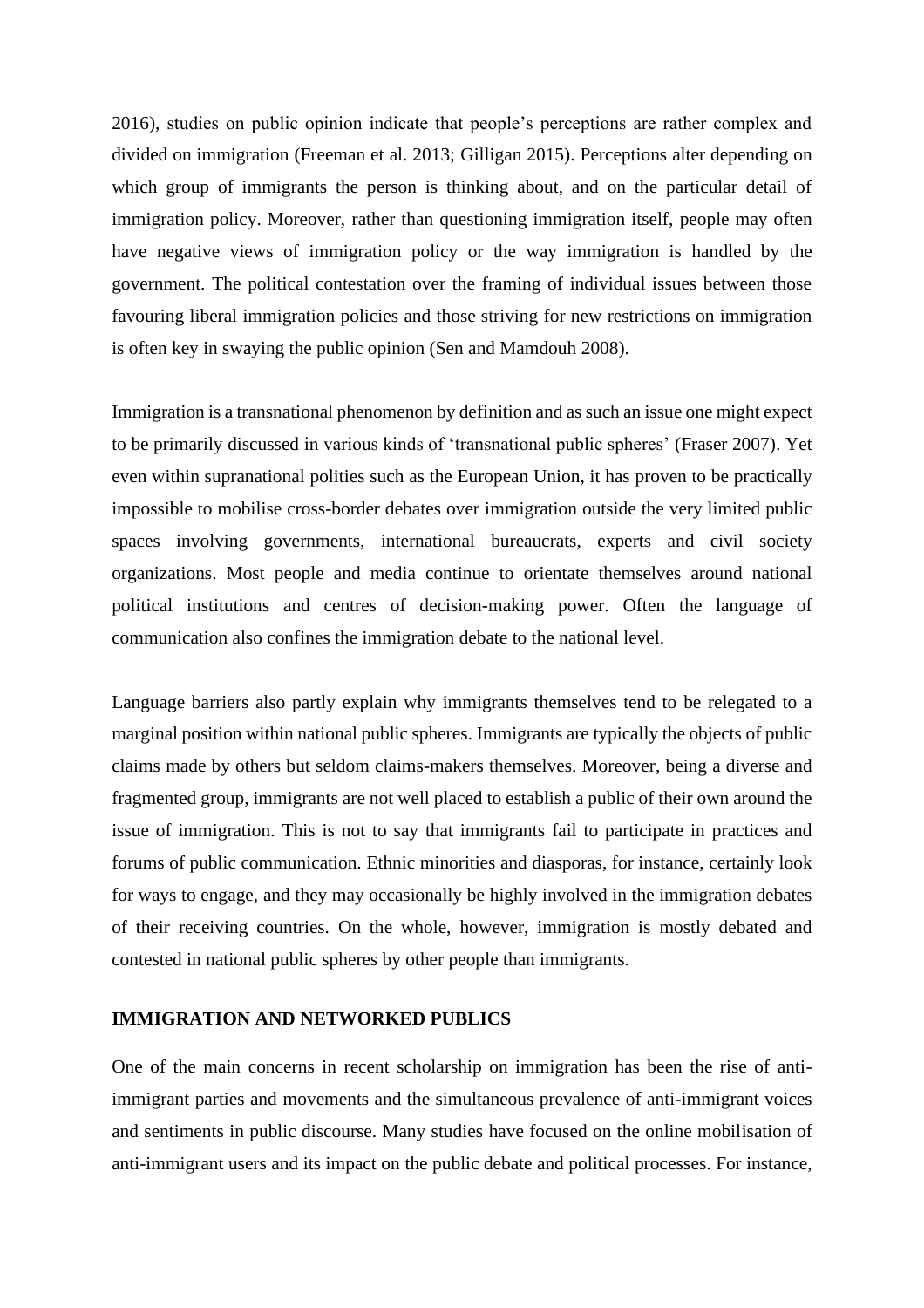an analysis of US immigration debates on Twitter found that anti-immigrant groups took advantage of the social networking platform for mobilisation and were able to steer the overall debate in their favour (Flores 2017). More generally, digital networks have been found to make it easier for anti-immigrant activists and individuals to spread hostile messages against particular immigrant or minority groups (Ekman 2015; Kaján 2017; Merrill and Åkerlund 2018).

Such dissemination of anti-immigrant perspectives on social media may not alter users' views on immigration but can change their behaviour, inciting new people to join these public activities. Concurrently, incivility and hate speech often dominate online debates on immigration (Musolff 2015; Pöyhtäri et al. 2019; Santana 2015). Conversations tend to be highly confrontational with users aggressively denouncing politicians and other public figures with whom they disagree. Online commentary is typically provoked by news media reports, and users often direct their criticism at the newsmakers themselves in addition to those expressing pro-immigrant views and positions (Bartlett and Norrie 2015; Kaján 2017).

Roger Eatwell and Matthew Goodwin (2018) have argued that anti-immigrant parties have tapped into a widespread discontent among citizens with the elitist nature of liberal-democratic politics and the increasing economic inequality, as well into their concerns about the scale and pace of ethnic change. Demands for more restrictive immigration policies are often tied to a broader ideology of 'national populism' that does not simply address immigration as an economic burden and a threat to cultural values and ways of life but also denounces liberal institutions for their failure to represent the voices and interests of the less-educated and more conservative segments of the population. This overlapping of negative attitudes on immigration with anti-elitism can also be witnessed in online discussions about immigration, where antiimmigrant views are often linked to grievances about unemployment and the erosion of the welfare state (Gibson et al. 2018). Political and media attention to the plight of refugees is juxtaposed with the absence of similar alarm about crumbling social services and domestic inequalities (Ojala, Kaasik-Krogerus and Pantti 2019). Such claims provoke a sense of being a second-class citizen and paves the way for denouncing elites as those who have abandoned their own people.

The focus of much of the recent research on the spreading of anti-immigrant views online ought not to lead us to disregard the existence of strong liberal and pro-immigrant publics that also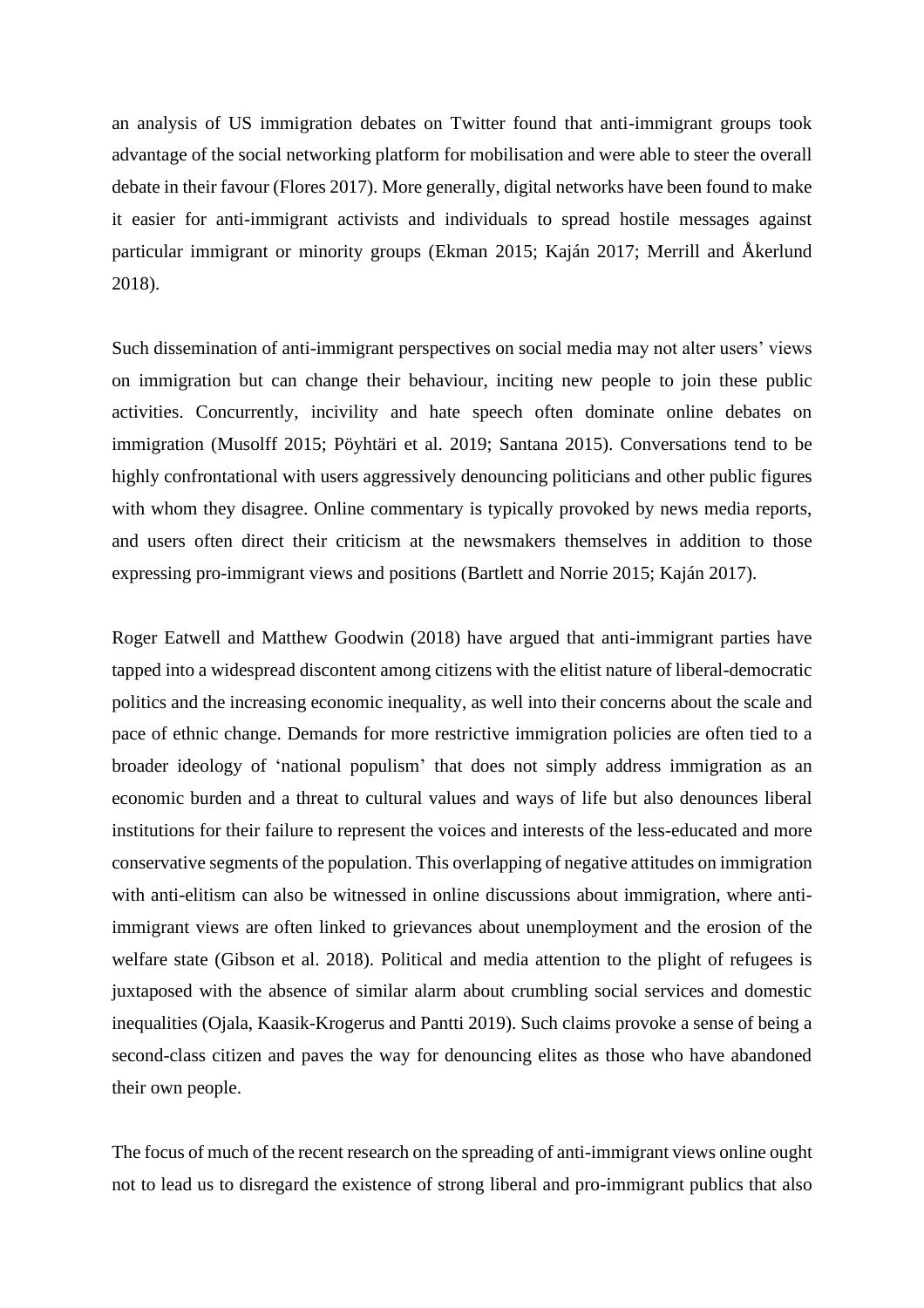make efficient use of networked spaces (e.g. Siapera 2004; Burke and Goodman 2012; Grover et al. 2019; Macgilchrist and Böhming 2012). Their discourses of solidarity, human rights and resistance to xenophobia and racism can have as significant an impact on the public debate as the publics demanding more restrictive immigration policies. This may be the case particularly during periods such as the so-called 'refugee crisis' in Europe in 2015, when the rapidly increasing number of migrant deaths in the Mediterranean and the surge of asylum seekers created a sense of great urgency among European policymakers and civil society. Digital networks were used by refugee organizations, activists and volunteers not only to organise aid to asylum seekers. With the help of opinion leaders, including left-wing politicians, human rights organizations and journalists, they also mobilised the public in demonstrations of solidarity and in defence of asylum seekers' rights, as well as to gain visibility for proimmigrant views in the public debate to counter anti-immigrant discourses and disinformation (Holmes and Castañeda 2016; Siapera et al. 2018; Ojala, Pantti and Laaksonen 2019).

To be sure, we can speak of 'the' public debate on immigration only on a highly abstract level as online debates on immigration are not conducted similarly across digital networks. Studies of online debates during the so-called refugee crisis in Europe indicate that popular discussion forums and users' comment sections of online newspapers were often dominated by antiimmigrant views, whereas the blogosphere and platforms like Twitter and Facebook―highly fragmented spaces in themselves―tended to include a more even ratio of liberal-humanitarian and anti-immigrant discourses (Siapera et al. 2018; Ojala, Kaasik-Krogerus and Pantti 2019; Pöyhtäri et al. 2019). This suggests that the contribution of the Internet to the multiplication of spaces of debate and to the fragmentation of the public sphere (Dahlgren 2005; Fenton 2016) can also be evidenced in the immigration debate.

In recent years, a lot of concern has been raised over the impact of disinformation, fake news and foreign information operations on national political debates (Bennett and Livingston 2018; Spohr 2017). While the spreading of lies, distortions and propaganda is by no means a new phenomenon in political communication, the networked media environment and targeted political messaging, enabled by the pervasive collection of user data, provide organised actors with new means to manipulate the public opinion. In addition, citizen actors themselves actively post online hearsay, rumours and speculation, which can rapidly spread with the help of various alternative and counter media sites, blogs and video blogs. The immigration debate is obviously vulnerable to these phenomena, and the dissemination of rumours and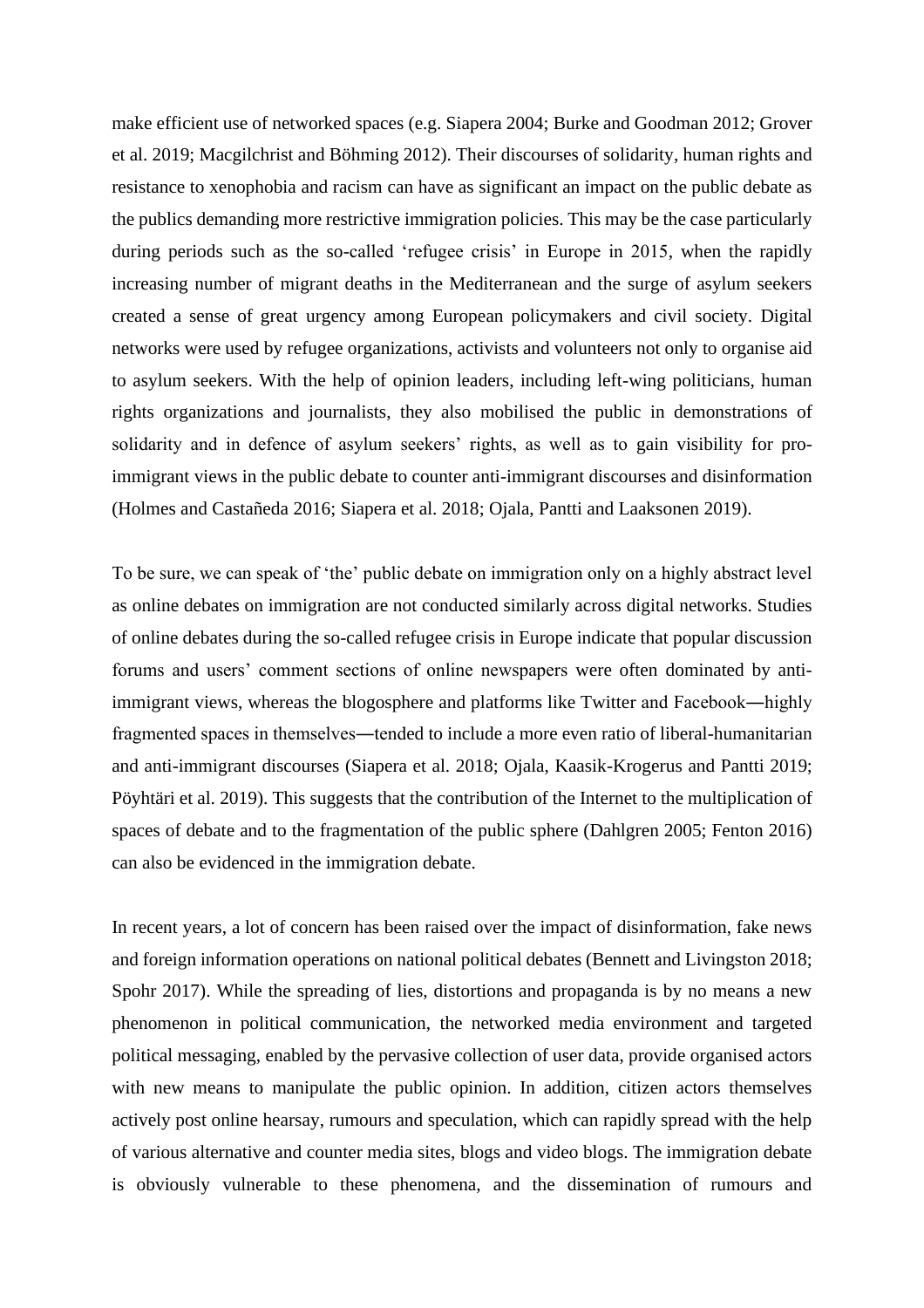disinformation tends to become particularly extensive during emergencies or exceptional circumstances. For instance, Pöyhtäri and colleagues (2019) found that Finnish online users often spread negative rumours and false information about local asylum seekers during the 2015 'migration crisis'. A few anti-immigrant online discussion forums, blogs, videoblogs and counter-media sites were effective in creating nation-wide attention to these often fabricated local 'news'. These events illustrate how individual users and minor media initiatives, through both intentional and unintentional spread of false information, may shape the public debate on immigration, often entirely in the absence of any organised or external information operation. Whether originating from foreign and organised sources or domestic and individual activities, fake news and disinformation obviously distort people's knowledge environment (Dahlgren 2018). As such, they may play a part in debilitating the public sphere as an arena of societal debate, for instance, by accelerating political polarisation.

There are indeed some indications that online platforms exacerbate the polarisation of the immigration debate into two opposing camps. As the consumption of news and discussion on current affairs increasingly takes place in social networking sites, the very networks that users form by being followed or following others may consist of relatively like-minded people who mostly confirm the existing opinions and beliefs they hold about immigration. Aside from users' voluntary networking choices, the recommendation algorithms of the platforms may enhance this effect, trapping people within 'echo chambers' or 'filter bubbles' that expose them to only one-sided views (Pariser 2012; Spohr 2017); although some studies suggest that the problem has been exaggerated and that most users in fact avoid echo chambers in online networking and news consumption (e.g., Dubois and Blank 2018; Bruns 2019). Nevertheless, even if most people continue to be exposed to contradictory information and views, the public debate on immigration appears to be driven by highly partisan actors who rarely seek the middle ground or reach out to those they oppose. As a result, even though online debates in the multitude of forums and platforms may feature a greater number of themes than what circulates in the mainstream news media (Nerghes and Lee 2019; Pöyhtäri et al. 2019), the diversity of viewpoints does not necessarily increase (Siapera et al. 2018).

Neither do the online platforms seem to significantly reallocate power and influence in the immigration debate. Even though the number of participants engaged in public argumentation over immigration has been greatly expanded by the digital means of communication, public attention continues to be highly unequally distributed. Instead of being levelling devices, social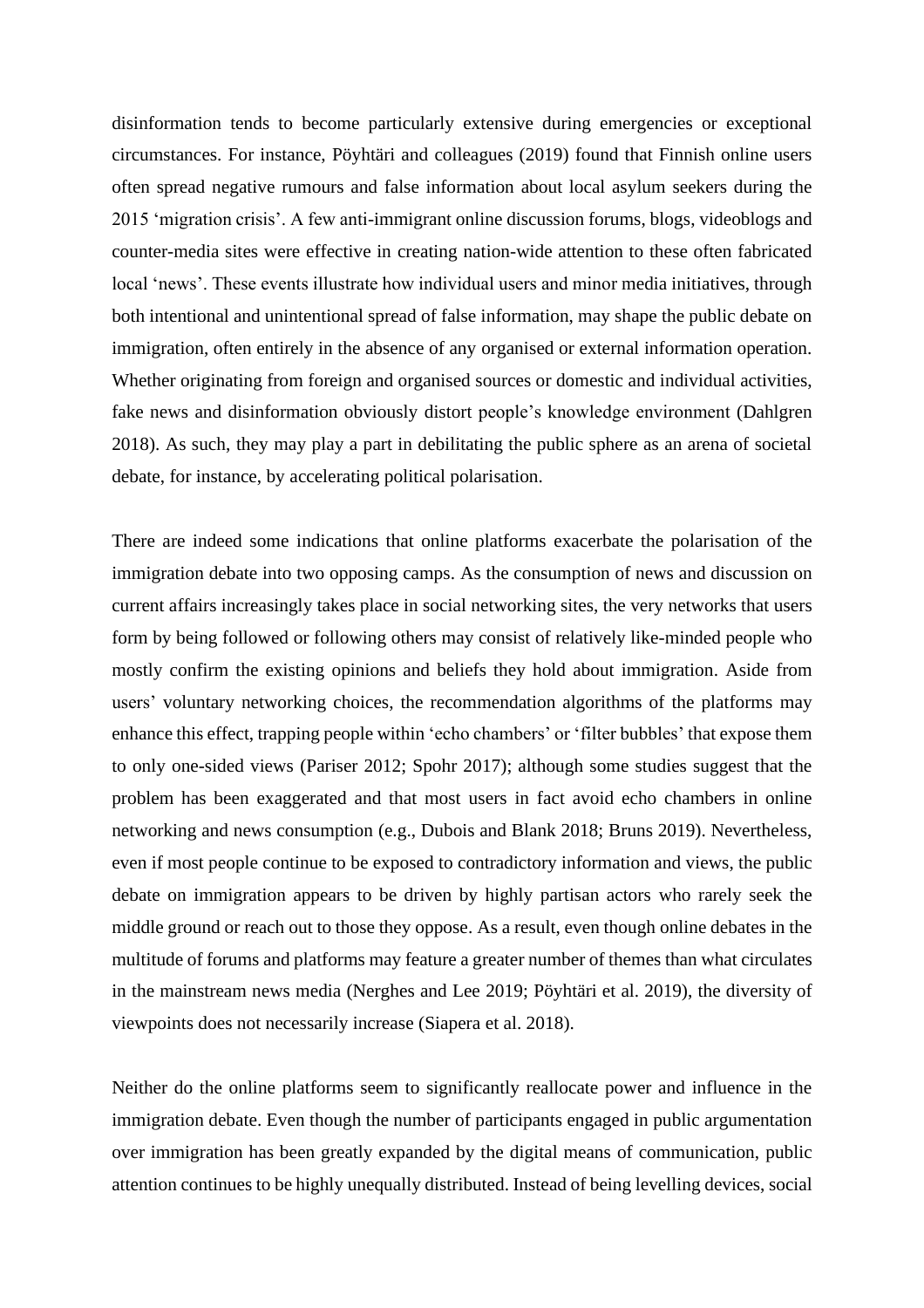media platforms tend to concentrate agenda setting power and opinion leadership to very few actors who more often than not represent established elites from the domains of politics, media and the organised civil society (Ojala, Pantti and Laaksonen 2019; Siapera et al. 2018). On occasions, a non-elite individual may certainly make an impact on the immigration debate, for instance, by leaking information from within the immigration system or exposing malpractices of asylum officials; yet they usually need mainstream media professionals or public figures as message sponsors to gain broader attention for their cause.

What, then, can we say about the political outcomes that may result from the engagement of networked publics in immigration debates? Thus far, there have been very few studies that have addressed the relation between online debates and immigration policies. Nevertheless, one indication of the significance of publics in the politics of immigration can be found in the European Union, whose member states differ markedly in terms of the relative openness or restrictedness of their immigration policies. Marc Howard and Sara Goodman (2018) have argued that these differences cannot be explained based on the countries' diverging demography, economic indicators or other structural factors. The relevant factor explaining the differences appears instead to be the success of anti-immigrant groups in making immigration a salient issue in national public debates. In practically all EU countries, more restrictive immigration policies have been historically associated with the mobilisation of an antiimmigrant sentiment in the public arena by far-right groups or parties. Conversely, those member states that carried out significant liberalisation of immigration policies in the 1980s and 1990s were connected by the absence of a visible anti-immigrant party or movement. At least in liberal democracies, immigration policy seems to be partly responsive to shifts in the public debate.

Another indication of the political impact of networked publics can be discerned at the level of politicians' and officials' communicative practices. Ojala, Pantti and Laaksonen (2019) studied the public interactions between Finnish immigration officials and citizens during the so-called refugee crisis in 2015 and 2016. They discovered that the volume of online challenges and critiques directed at the government's immigration agency exploded following the surge of asylum seekers and were expressed in various online forums. In the early phase of the 'crisis', most of the criticism came from conservative anti-immigrant publics that protested against the opening of new refugee reception centres and suspected the immigration officials of being too lenient in their asylum decisions. However, after the acceptance rate of asylum applications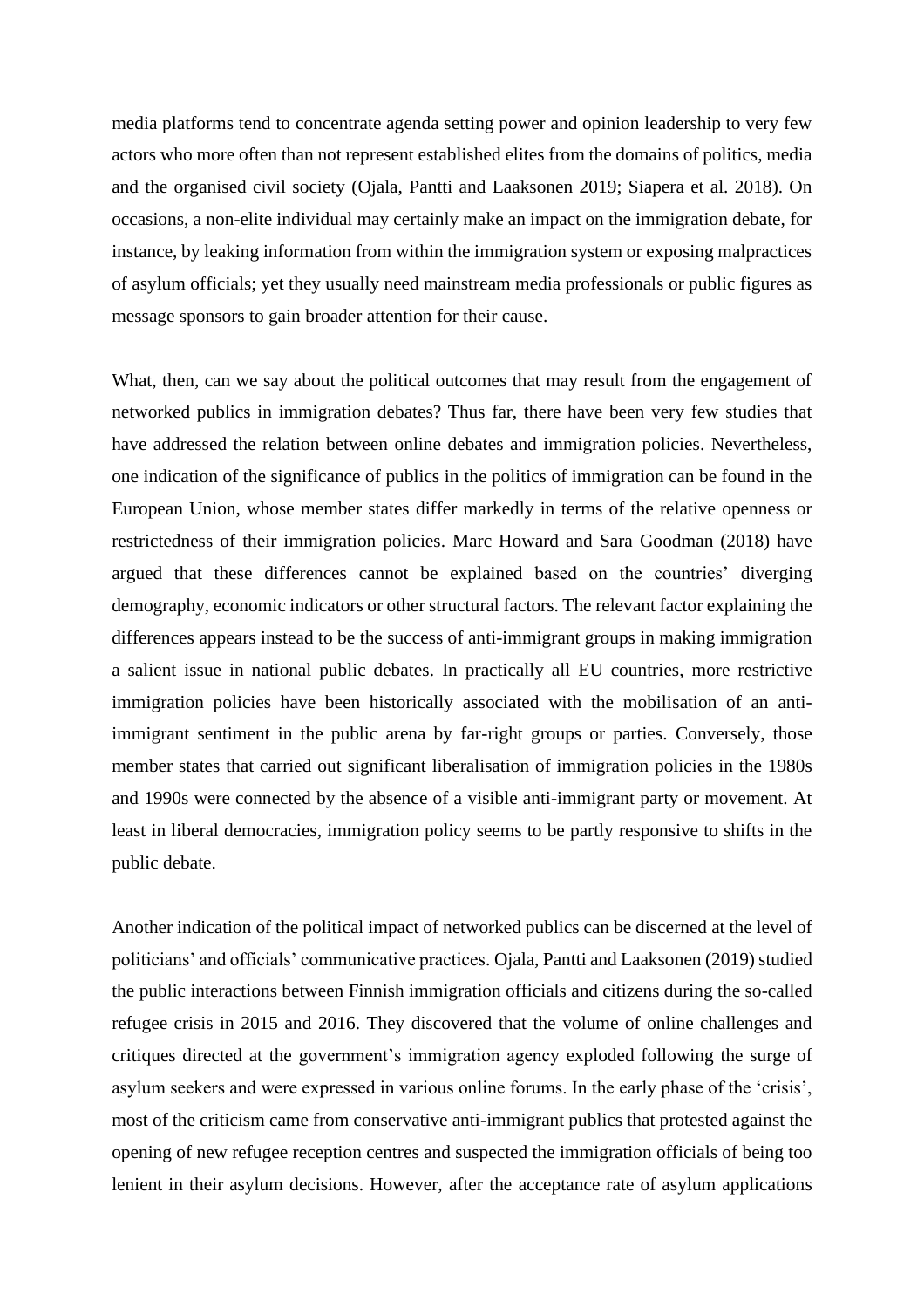dropped significantly in the spring of 2016, the agency faced mounting critiques from liberal pro-immigrant publics, as well as highly critical press coverage, which continued till the end of that year.

Moreover, Ojala and colleagues (ibid.) found that throughout the period, the immigration agency repeatedly addressed its critics both on its Twitter account and through the national news media, attempting to explain and justify its actions and policies. While these efforts were hardly successful in quelling public discontent, this interaction created an unprecedented level of responsiveness between immigration officials and its publics while making the operation of the immigration system as a whole more transparent to large segments of the population. Moreover, the heightened attention on and criticism of the immigration agency also provoked both internal and external reviews of Finnish asylum processes. The authors concluded that in this case networked publics operated as 'agents of accountability' for the immigration system, capable of forcing authorities to provide explanations and justifications of their use of public power. The publics thus contributed to what John Keane (2009) has dubbed 'monitory democracy', enforcing the social accountability of public authorities.

### **CONCLUSION**

Much of the existing research on online debates over immigration focuses on the practices and discursive strategies of participants in advancing either fear and anger towards immigrants or feelings of empathy and solidarity. One of the main challenges is to look beyond such practices of shaping the debate and addressing the political impact of networked publics. As Chris Gilligan (2015) points out, it is not at all evident that governments always respond to the pressure of the public opinion in immigration matters; instead, it often appears that political leaders themselves are influential shapers of the public opinion. Moreover, the publics hold diverse attitudes and opinions regarding immigration, and there are various actors, institutions and contextual factors that mediate the impact of public opinion on the administration, including political parties, advocacy groups, media organizations, legal frameworks and immigration patterns. There is thus much to be discovered in terms of 'the conditions under which the public influence policy-makers, and vice versa, as well as identifying the mechanisms through which this influence is exerted' (ibid., p. 1385).

Being in full agreement with that research agenda, I conclude by reiterating some useful starting points for future studies on the basis of the research reviewed in this chapter. First,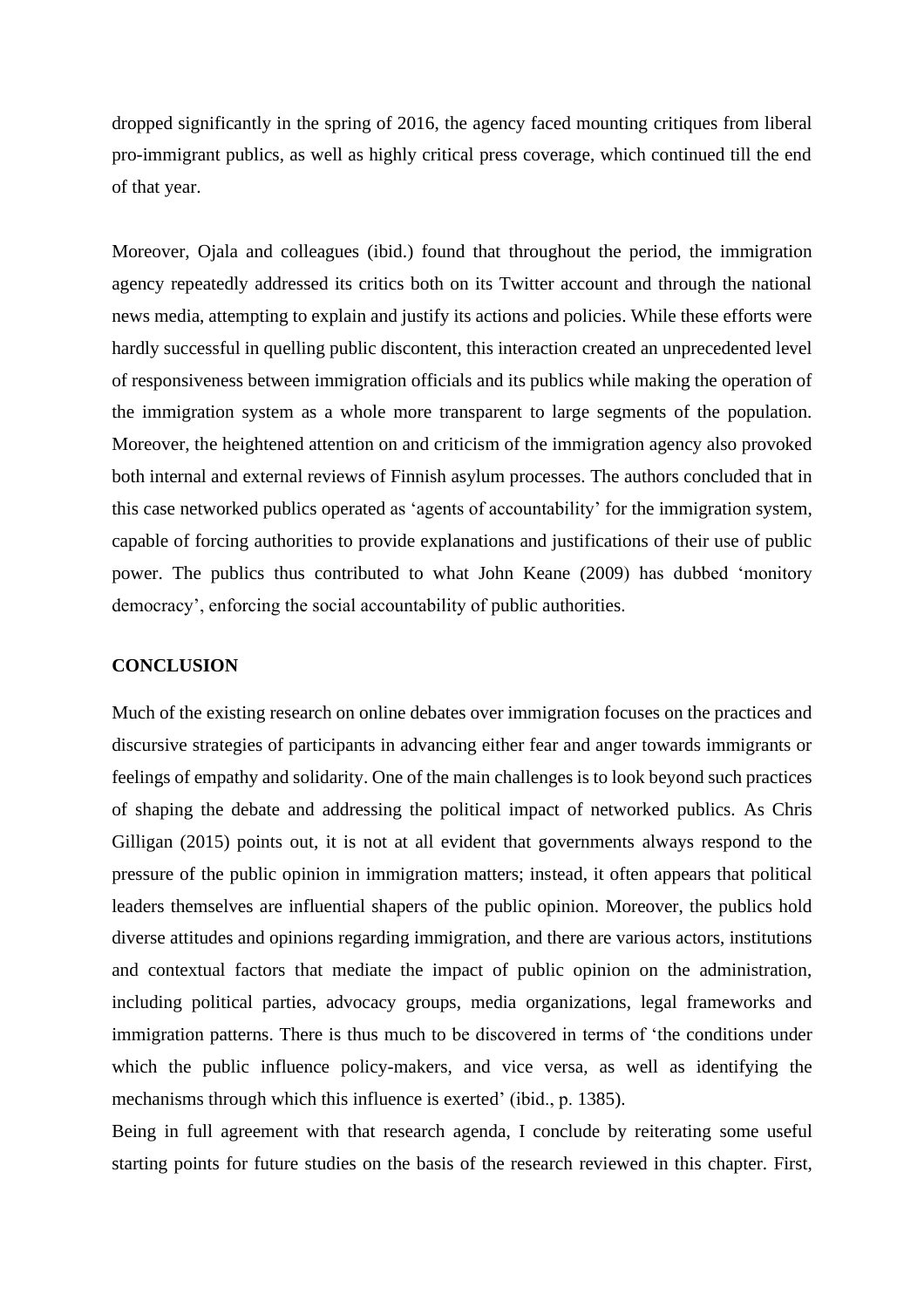owing to the long-term economic and political transformations, national populism is turning into a persistent phenomenon in the public life of liberal democracies. With their growing impact on public life, national populists are increasingly capable of defining the issues around which societal, political and cultural contestations are fought. Therefore, even as future migration trends are difficult to predict, immigration is unlikely to wither away as a source of political conflict any time soon in the global north. Both national-conservative and liberal publics have become increasingly confrontational in recent years in their attitudes and activities regarding the political system and immigration administration. The publics aim to shape the public debate and manipulate the public opinion, and they engage in the scrutiny and critique of officials and policymakers.

Second, digital networks and social media platforms certainly play a role in the rise of contesting publics around immigration in the sense that both anti-immigrant parties and movements and liberal groups have taken advantage of the new media technologies and tools to spread their message and rally people around their cause. The kind of public activities that were traditionally the domain of activist groups and social movements are now available to technology-savvy individuals. Without any organisational resources, they can mine online databases for information and make it known to others, publish sensitive information, launch online addresses and target political leaders with critiques. When they successfully interact with the professional news media, networked publics can set into motion public controversies, derail the political process and force authorities to respond. Moreover, far-right activists, in particular, have adopted practices and techniques such as disinformation, fake news, trolling, online shaming and doxing to disrupt the public debate and harass those they consider as political opponents. They can make the life of politicians, officials and researchers increasingly difficult by instigating other users to attack them online and harass them offline.

Finally, while the capacity of networked publics to shape immigration debates, monitor the conduct of immigration authorities and even influence certain policies seems to be growing due to the increased salience of immigration in the public agenda, we should be cautious about jumping to any assumptions about their contribution to advancing the democratisation of policymaking or a more inclusive public debate on immigration. Even with the emergence of new forms of online communication and social media networking, established actors constantly find ways to exert their influence by manipulating the publics that form on these platforms.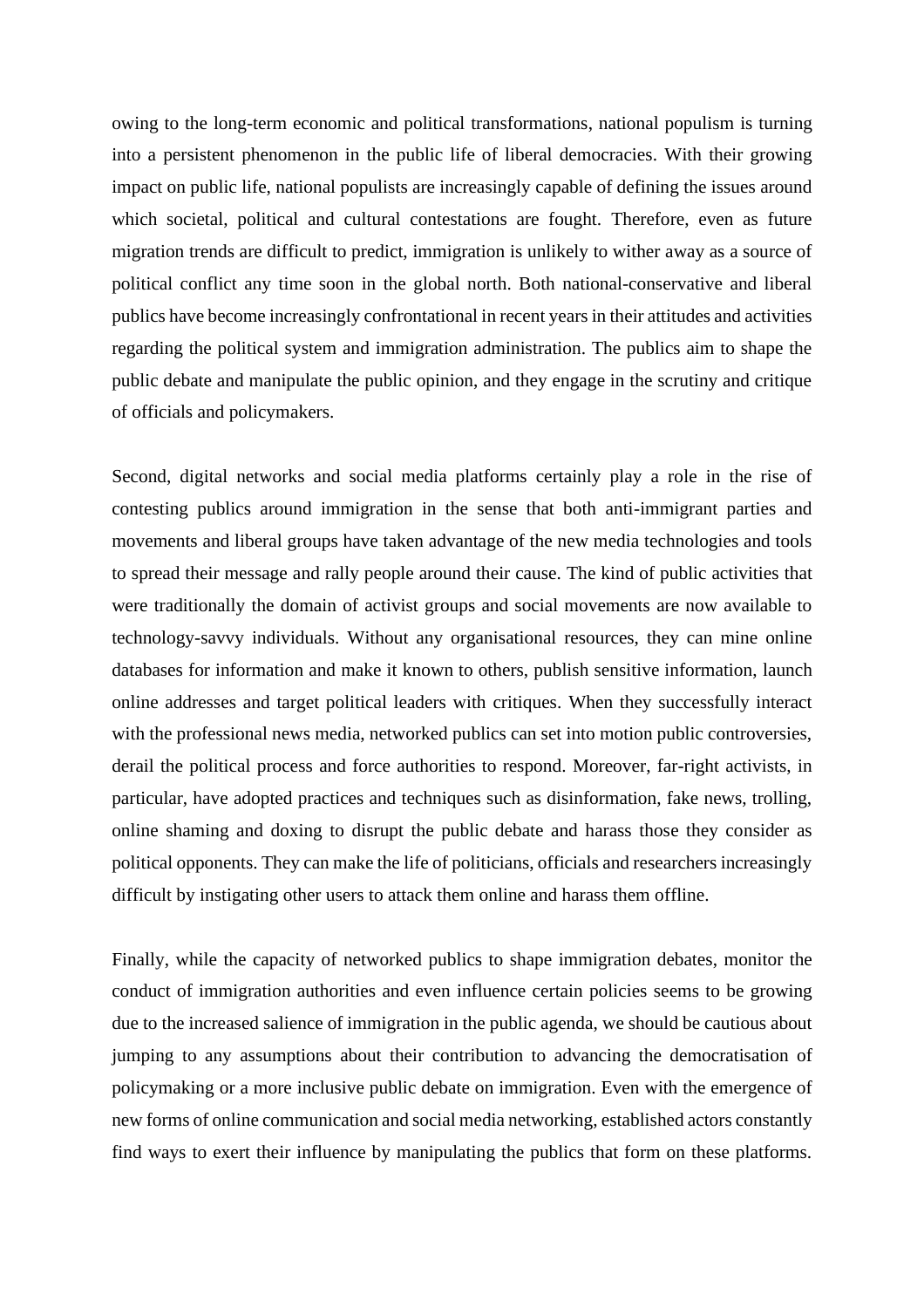The elites largely maintain their grip on the public agenda to preserve existing power hierarchies.

Moreover, it is evident that some of the activities of the networked publics have deteriorated the public sphere and undermined the conditions for a democratic debate. The problem lies not only in anti-immigrant publics who spread hateful and racist discourses and aim to silence humanitarian voices; liberal pro-immigrant publics also often engage in derogatory and exclusionary rhetoric about their opponents (Burke and Goodman 2012; Gibson et al. 2018). The resulting polarisation of the immigration debate into highly antagonistic camps may be partly driven by the logics of digital networks. However, while the private online media platforms have certainly benefited from and contributed to the increasingly polarised political environment, the roots of these problems lie in the practices of the networked publics themselves and are not determined by the technologies used for their intra-public and interpublic communication.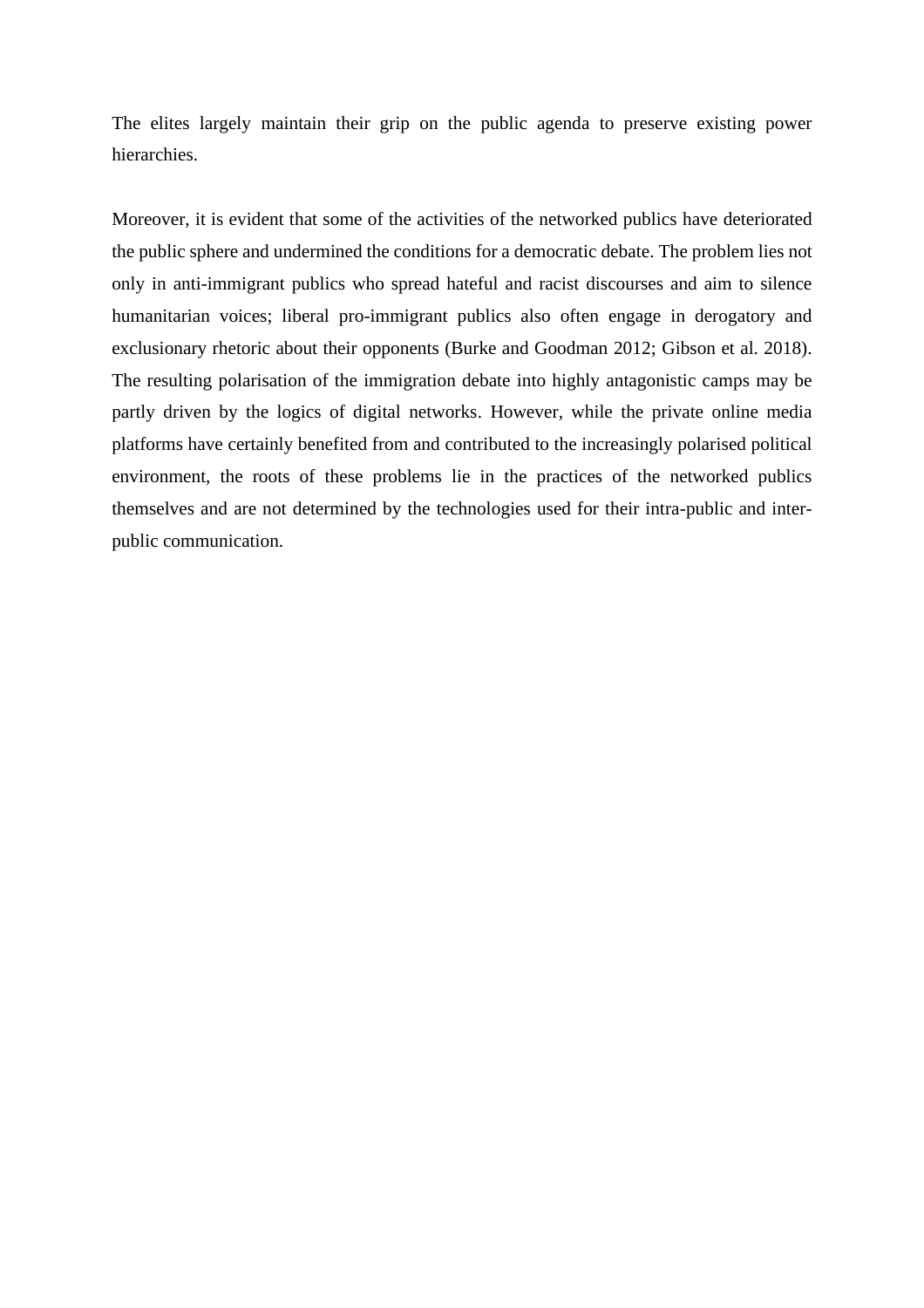# **References**

- Allen, W., and S. Blinder (2013), 'Migration in the news: Portrayals of immigrants, migrants, asylum seekers and refugees in national British newspapers, 2010–2012', Migration Observatory report, Oxford: University of Oxford.
- Allmer, T. (2015), *Critical Theory and Social Media*, London; New York: Routledge.
- Bartlett, J. and R. Norrie (2015), *Immigration on Twitter: Understanding Public Attitudes Online*, London: Demos.
- Bennett, W. L. and A. Segerberg (2013), *The Logic of Connective Action: Digital Media and the Personalization of Contentious Politics*, Cambridge: Cambridge University Press.
- Bennett, W. L. and S. Livingston (2018), 'The disinformation order: Disruptive communication and the decline of democratic institutions', *European Journal of Communication*, **33** (2), 122–39.
- Bovens, M. (2007), 'Public accountability', in E. Ferlie, L. E. Lynn, and C. Pollitt (eds), *The Oxford Handbook of Public Management*, New York: Oxford University Press, pp. 182– 208.
- boyd, d. (2011), 'Social network sites as networked publics', in Z. Papacharissi (ed), *A Networked Self: Identity, Community, and Culture on Social Network Sites*, New York: Routledge, pp. 39–58.
- Bruns, A. (2019), *Are Filter Bubbles Real?*, Cambridge: Polity Press.
- Burke, S. and S. Goodman (2012), '"Bring back Hitler's gas chambers": Asylum seeking, Nazis and Facebook – a discursive analysis', *Discourse & Society*, **23** (1), 19–33.
- Castells, M. (2009), *Communication Power*, Oxford: Oxford University Press.
- Castells, M. (2015), *Networks of Outrage and Hope: Social Movements in the Internet Age*, 2nd ed., Cambridge: Polity.
- Chadwick, A. (2013), *The Hybrid Media System*, Oxford: Oxford University Press.
- Crouch, C. (2011), *The Strange Non-Death of Neoliberalism*, Cambridge: Polity Press.
- Dahlgren, P. (2005), 'The internet, public spheres, and political communication: dispersion and deliberation', *Political Communication*, **22** (2), 147–62.
- Dahlgren, P. (2018), 'Media, Knowledge and Trust: The Deepening Epistemic Crisis of Democracy', *Javnost*, **25** (1–2), 20–7.
- Dubois, E. and G. Blank (2018), 'The echo chamber is overstated: the moderating effect of political interest and diverse media', *Information, Communication & Society*, **21** (5), 729–45.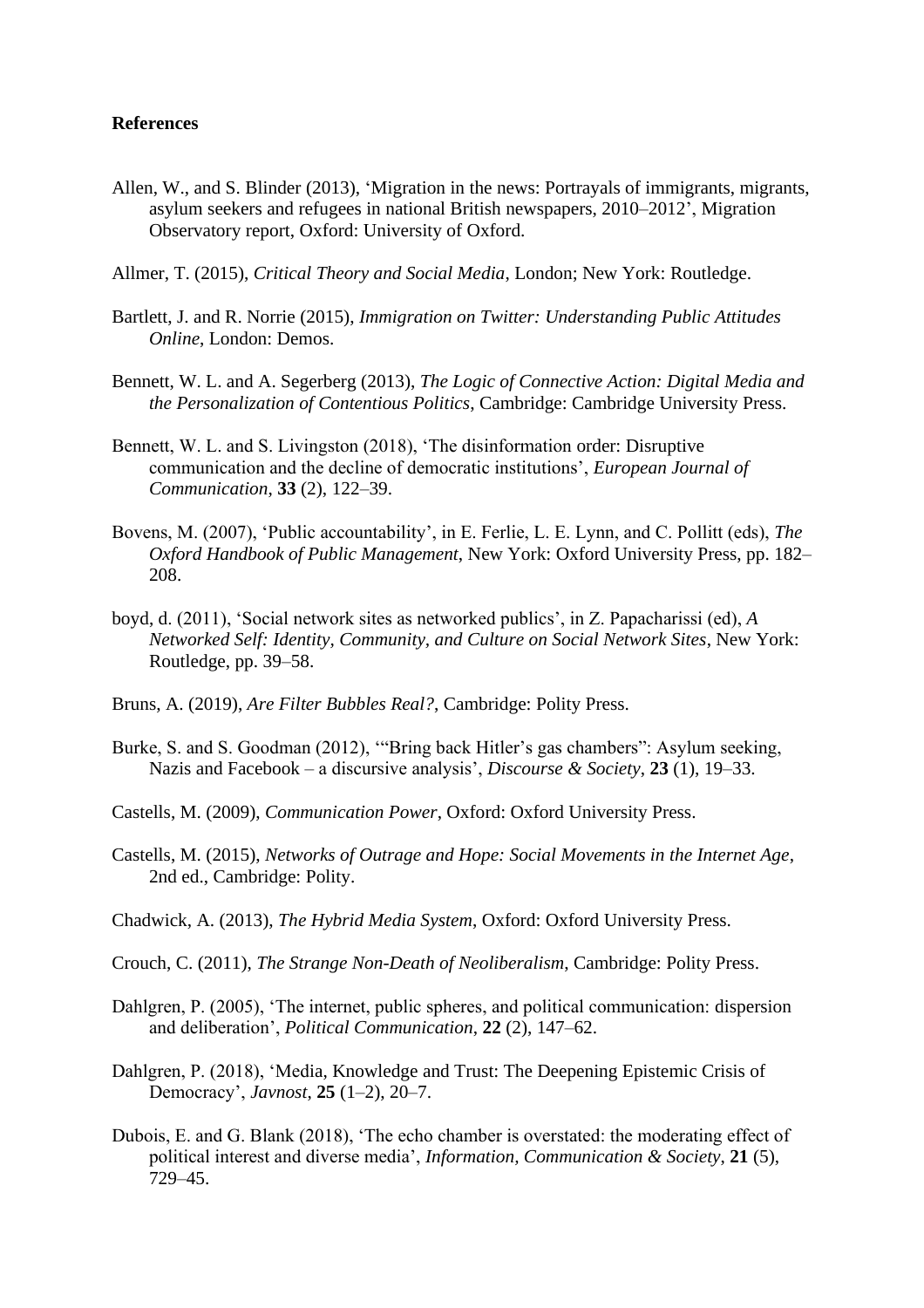- Dutton, W. H. (2009), 'The Fifth Estate emerging through the network of networks', *Prometheus*, **27** (1), 1–15.
- Dutton, W. H. (2018), 'Networked publics: multi-disciplinary perspectives on big policy issues', *Internet Policy Review*, **7** (2), accessed at https://doi.org/10.14763/2018.2.795.
- Eatwell, R. (2018), *National Populism: The Revolt against Liberal Democracy*, London: Penguin.
- Ekman, M. (2015), 'Online Islamophobia and the politics of fear: manufacturing the green scare', *Ethnic and Racial Studies*, **38** (11), 1986–2002.
- Fenton, N. (2016), *Digital, Political, Radical*, Cambridge: Polity Press.
- Flores, R. D. (2017), 'Do anti-immigrant laws shape public sentiment? A study of Arizona's SB 1070 using Twitter data', *American Journal of Sociology*, **123** (2), 333–84.
- Fraser, Nancy (2007), 'Transnationalizing the public sphere: on the legitimacy and efficacy of public opinion in a post-Westphalian world', *Theory, Culture & Society*, **24** (4), 7–30.
- Freeman, G. P., R. Hansen and D. L. Leal (eds.) (2013), *Immigration and Public Opinion in Liberal Democracies*. London: Routledge.
- Friedland, L. A., T. B. Hove and H. Rojas (2006), 'The networked public sphere', *Javnost*, **13**  $(4)$ , 5–26.
- Gans, J., E. M. Replogle and D. J. Tichenor (eds.) (2012), *Debates on U.S. Immigration*, Thousand Oaks: Sage.
- Georgiou, M. and R. Zaborowski (2016), 'Media coverage of the "refugee crisis": a cross-European perspective'. Council of Europe Report No. DG1(2017)03, Brussels: Council of Europe.
- Gibson, S., M. Crossland and J. Hamilton (2018), 'Social citizenship and immigration: employment, welfare, and effortfulness in online discourse concerning migration to the United Kingdom'.
- Gilligan, C. (2015), 'The public and the politics of immigration controls', *Journal of Ethnic and Migration Studies*, **41** (9), 1373–90.
- Grover, T., E. Bayraktaroglu, G. Mark and E. H. R. Rho (2019), 'Moral and affective differences in U.S. immigration policy debate on Twitter', *Computer Supported Cooperative Work*, **28** (3), 317–55.
- Habermas, J. (1996), *Between Facts and Norms*, Cambridge: MIT Press.

Hindman, M. (2009), *The Myth of Digital Democracy*, Princeton: Princeton University Press.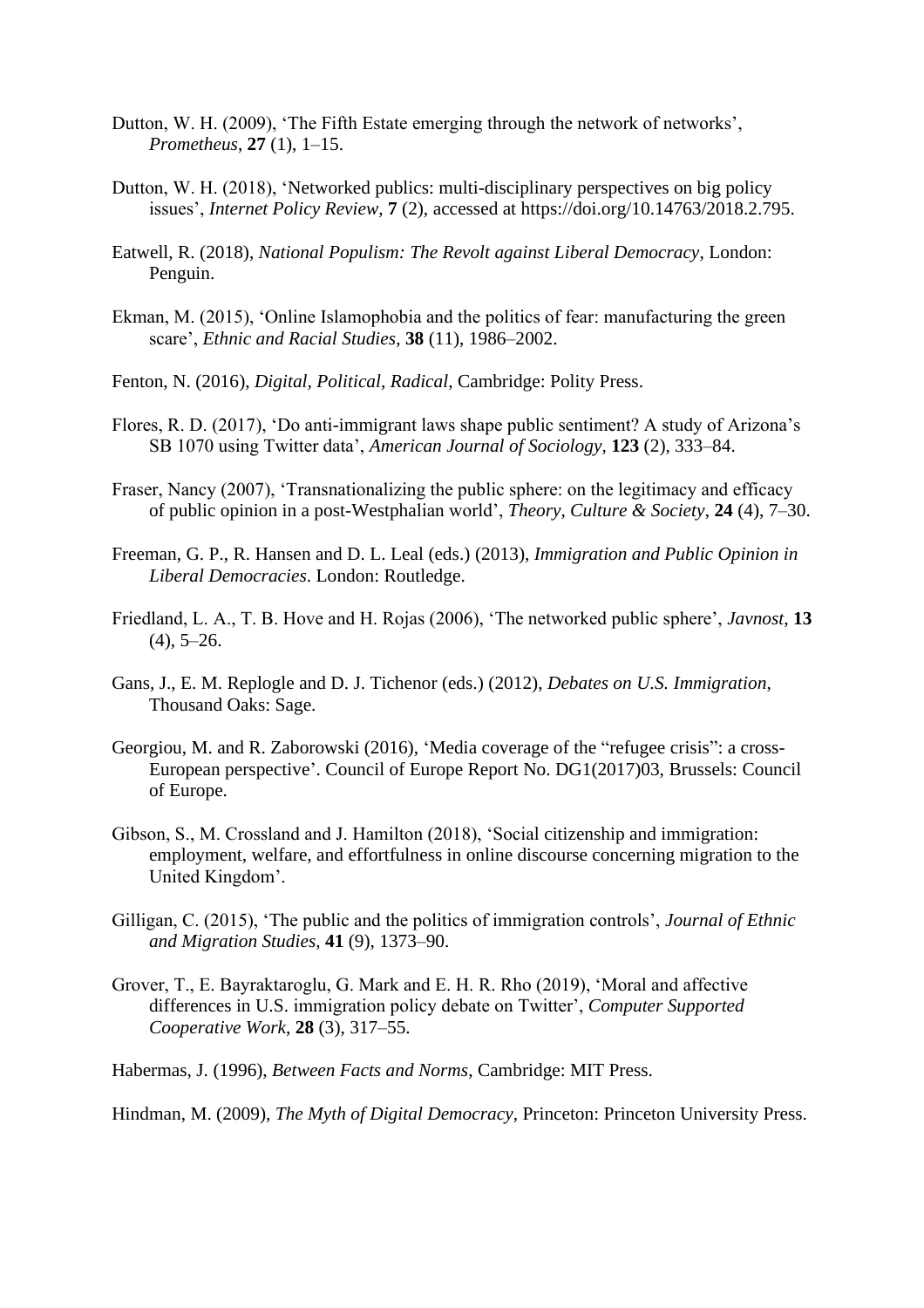- Holmes, S. and H. Castañeda (2016), 'Representing the "European refugee crisis" in Germany and beyond: deservingness and difference, life and death', *American Ethnologist*, **43** (1), 12–24.
- Howard, M. M. and S. W. Goodman (2018), 'The politics of citizenship and belonging in Europe', in C. M. Swain (ed), *Debating Immigration*, Cambridge: Cambridge University Press, pp. 329–46.
- Iosifidis, P. and M. Wheeler (2016), *Public Spheres and Mediated Social Networks in the Western Context and Beyond*, London: Palgrave Macmillan.
- Kaján, E. (2017), 'Hate online: anti-immigration rhetoric in Darknet', *Nordia Geographical Publications*, **46** (3), 3–22.
- Keane, J. (2009), 'Monitory democracy and media-saturated societies', *Griffith Review*, **24**, 47–69.
- Kuo, R. (2018), 'Visible solidarities: #Asians4BlackLives and affective racial counterpublics', *Studies of Transition States and Societies*, **10** (2), 40–54.
- Louw, E. (2010), *The Media and Political Process*, Los Angeles: Sage.
- Macgilchrist, F. and I. Böhmig (2012), 'Blogs, genes and immigration: online media and minimal politics', *Media, Culture & Society*, **34** (1), 83–100.
- Maireder, A. and S. Schlögl (2014), '24 hours of an #outcry: the networked publics of a socio-political debate', *European Journal of Communication*, **29** (6), 687–702.
- Maireder, A. and C. Schwarzenegger (2012), 'A movement of connected individuals: social media in the Austrian student protests 2009', *Information Communication and Society*, **15** (2), 171–95.
- Merrill, S. and M. Åkerlund (2018), 'Standing up for Sweden? The racist discourses, architectures and affordances of an anti-immigration Facebook group', *Journal of Computer-Mediated Communication*, **23** (6), 332–53.
- Moore, M. H. (2014), 'Accountability, legitimacy, and the court of public opinion', in M. Bovens, R. E. Goodin, and T. Schillemans (eds), *The Oxford Handbook of Public Accountability*, Oxford: Oxford University Press, pp. 632–646.
- Mouffe, C. (2013), *Agonistics: Thinking the World Politically*, London: Verso.
- Musolff, A. (2015), 'Dehumanizing metaphors in UK immigrant debates in press and online media', *Journal of Language Aggression and Conflict*, **3** (1), 41–56.
- Nerghes, A. and J.-S. Lee (2019), 'Narratives of the refugee crisis: a comparative study of mainstream-media and Twitter', *Media and Communication*, **7** (2), 275–89.

O'Mahony, P. (2013), *The Contemporary Theory of the Public Sphere*, Oxford: Peter Lang.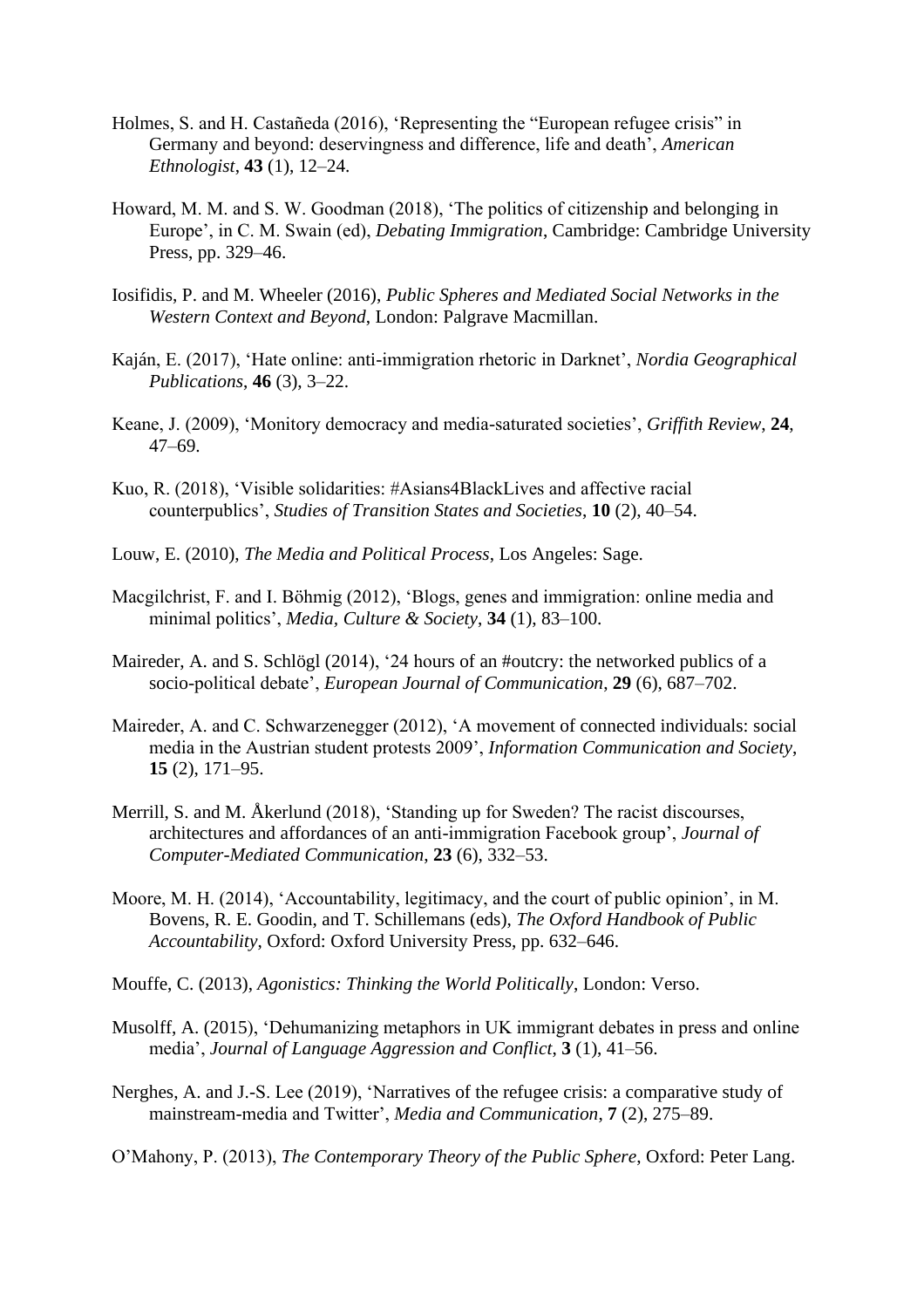- Ojala, M., S. Kaasik-Krogerus and M. Pantti (2019), 'Presidential speeches and the online politics of belonging: affective-discursive positions toward refugees in Finland and Estonia', *European Journal of Cultural Studies*, **22** (2), 164–79.
- Ojala, M., M. Pantti and S.-M. Laaksonen (2019), 'Networked publics as agents of accountability: online interactions between citizens, the media and immigration officials during the European refugee crisis', *New Media & Society*, **21** (2), 279–97.
- Papacharissi, Z. (2004), 'Democracy online: civility, politeness, and the democratic potential of online political discussion groups', *New Media & Society*, **6** (2), 259–83.
- Papacharissi, Z. (2015), *Affective Publics*, Oxford: Oxford University Press.
- Pariser, E. (2012), *The Filter Bubble*, New York: Penguin Press.
- Price, V. (1992), *Public Opinion*, Newbury Park: Sage.
- Pöyhtäri, R., M. Nelimarkka, K. Nikunen, M. Ojala, M. Pantti and J. Pääkkönen (2019), 'Refugee debate and networked framing in the hybrid media environment', *International Communication Gazette*, accessed at https://doi.org/10.1177/1748048519883520.
- Renninger, B. J. (2015), '"Where I can be myself … where I can speak my mind": networked counterpublics in a polymedia environment', *New Media & Society*, **17** (9), 1513–29.
- Roslyng, M. M. and B. B. Blaagaard (2018), 'Networking the political: on the dynamic interrelations that create publics in the digital age', *International Journal of Cultural Studies*, **21** (2), 124–38.
- Santana, A. D. (2015), 'Incivility dominates online comments on immigration', *Newspaper Research Journal*, **36** (1), 92–107.
- Sen, R. and F. Mamdouh (2008), *The Accidental American: Immigration and Citizenship in the Age of Globalization*, San Francisco: Berret-Koehler.
- Siapera, E. (2004), 'Asylum politics, the Internet, and the public sphere: the case of UK refugee support groups online', *Javnost - The Public*, **11** (1), 79–100.
- Siapera, E., M. Boudourides, S. Lenis and J. Suiter (2018), 'Refugees and network publics on Twitter: networked framing, affect, and capture', *Social Media + Society*, **4** (1), 1–18.
- Spohr, D. (2017), 'Fake news and ideological polarization', *Business Information Review*, **34** (3), 150–60.
- Sunstein, C. R. (2017), *#Republic: Divided Democracy in the Age of Social Media*, Princeton: Princeton University Press.
- Swain, C. M. (ed.) (2018), *Debating Immigration*, Cambridge: Cambridge University Press.